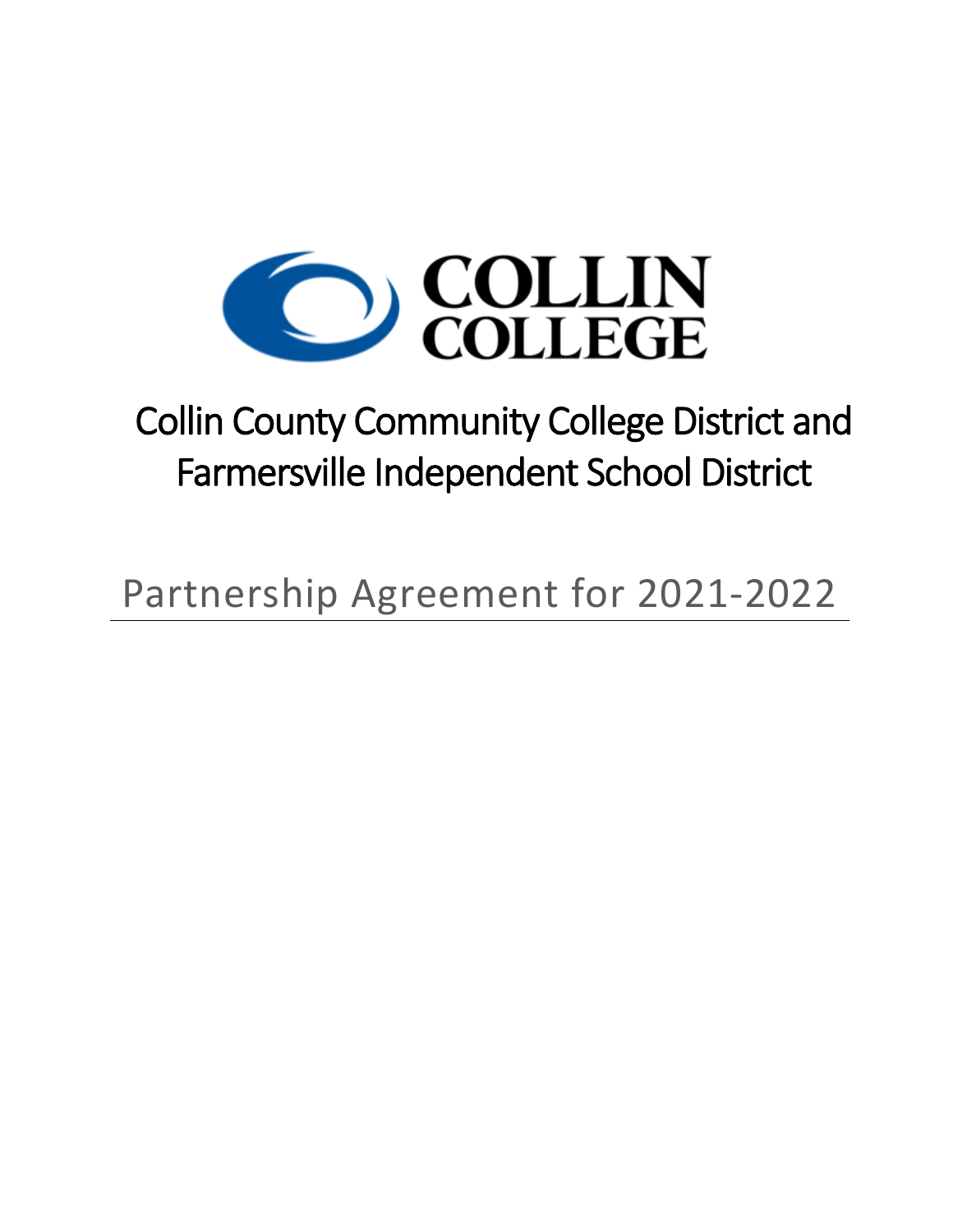# Table of Contents

| Appendix B: Courses approved for Farmersville ISD/Collin College Dual Credit for the 2021-2022  |
|-------------------------------------------------------------------------------------------------|
|                                                                                                 |
| Appendix C: Crosswalk approved for Farmersville/Collin College Dual Credit for the 2021-2022    |
| Appendix D: Programs approved for Farmersville ISD/Collin College Dual Credit for the 2021-2022 |
|                                                                                                 |
|                                                                                                 |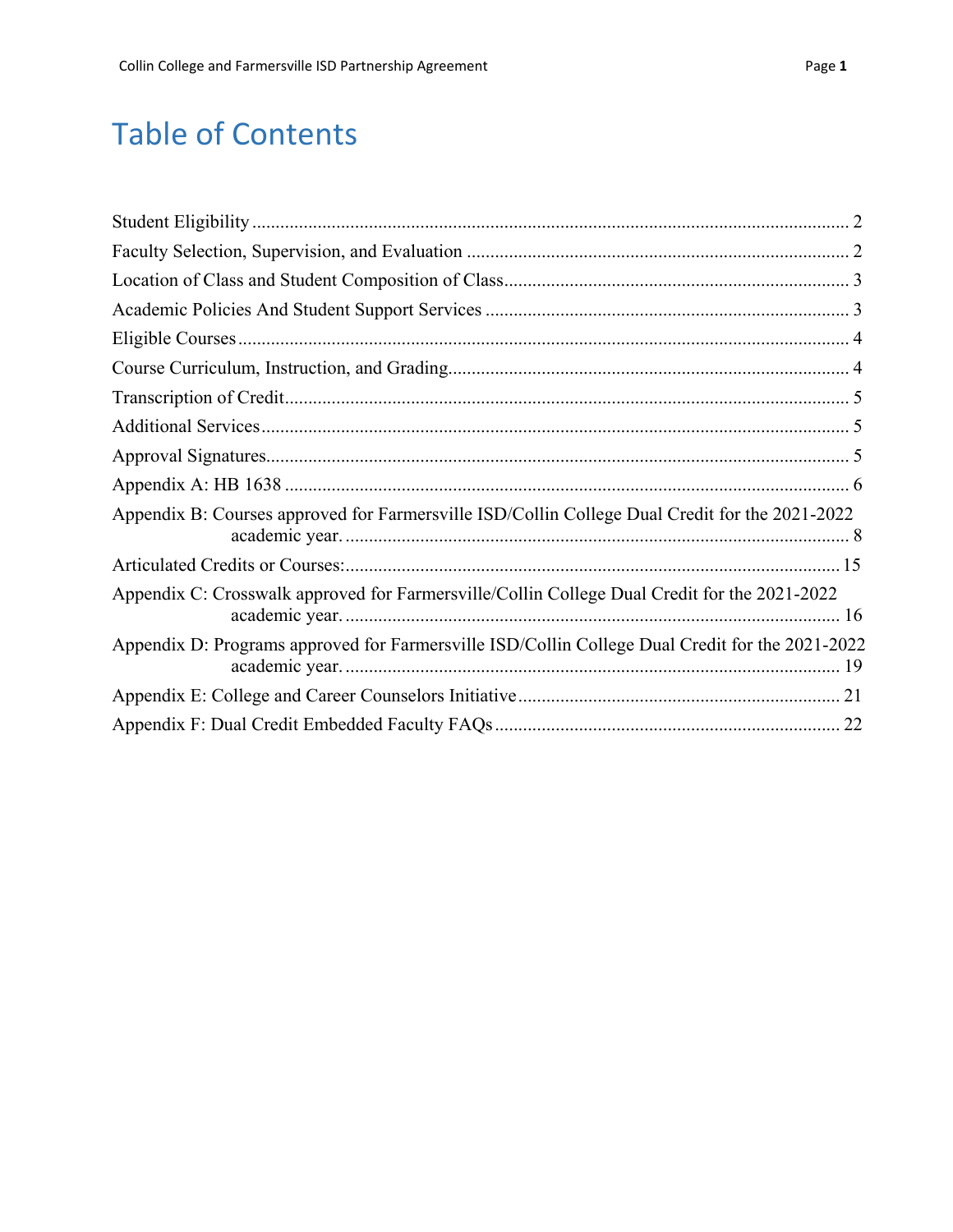# Collin County Community College District and Farmersville Independent School District

Partnership Agreement for 2021-2022



Collin County Community College District (Collin College or the "College") and the Farmersville Independent School District (Farmersville ISD) hereby enter into the following Partnership Agreement ("Agreement") to provide opportunities for high school students to concurrently enroll in college courses and programs. This Agreement is written in accordance with Title 19, Part 1, Chapter 9, Subchapter H of the Texas Administration Code pertaining to partnerships between secondary schools and public two-year colleges.

Collin County Community College District and the Farmersville Independent School District agree to enter into a partnership to award dual course credit. Concurrent enrollment allows students to be enrolled in high school and college at the same time. Dual credit courses are available to concurrently enrolled students and award both high school and college credit for the same class. Unless noted, this Agreement applies to concurrent enrollment for dual credit only.

#### **STUDENT ELIGIBILITY**

Prior to enrolling in college classes, students must satisfy Texas Success Initiative (TSI) requirements. The TSI assessment is a test in reading, writing, and mathematics that is required of all students taking collegelevel courses at a public college in Texas. Students must also satisfy all college local assessment requirements.

High school students may be exempt from state-mandated testing if they meet the qualifying standards listed in the current Collin College Catalog. Exemptions may be extended for the SAT or ACT. Dual credit students may be able to use temporary waivers (TSI waived for one year) with appropriate scores in PSAT, Aspire, STAAR English II or Algebra I.

Students may also be exempt if they are enrolling in workforce education courses contained in a Level I certificate or a program leading to a credential of less than a Level I certificate.

Students must have permission from Farmersville ISD to enroll. The College must be notified if students are receiving dual credit or if students are early admissions only.

Official high school transcripts are not required to participate in the Collin College Dual Credit Program. However, one may be required to demonstrate college readiness and to confirm academic information such as test scores, grade classification, vaccination, and other pertinent information.

#### **FACULTY SELECTION, SUPERVISION, AND EVALUATION**

All instructors will meet the minimum requirements to teach as specified by the SACSCOC.

The College shall select, supervise, and evaluate instructors for courses which result in the award of dual credit.

Instructors teaching dual credit courses will be required to meet the same standards, reviews, and approval procedures used by the College to select all College faculty.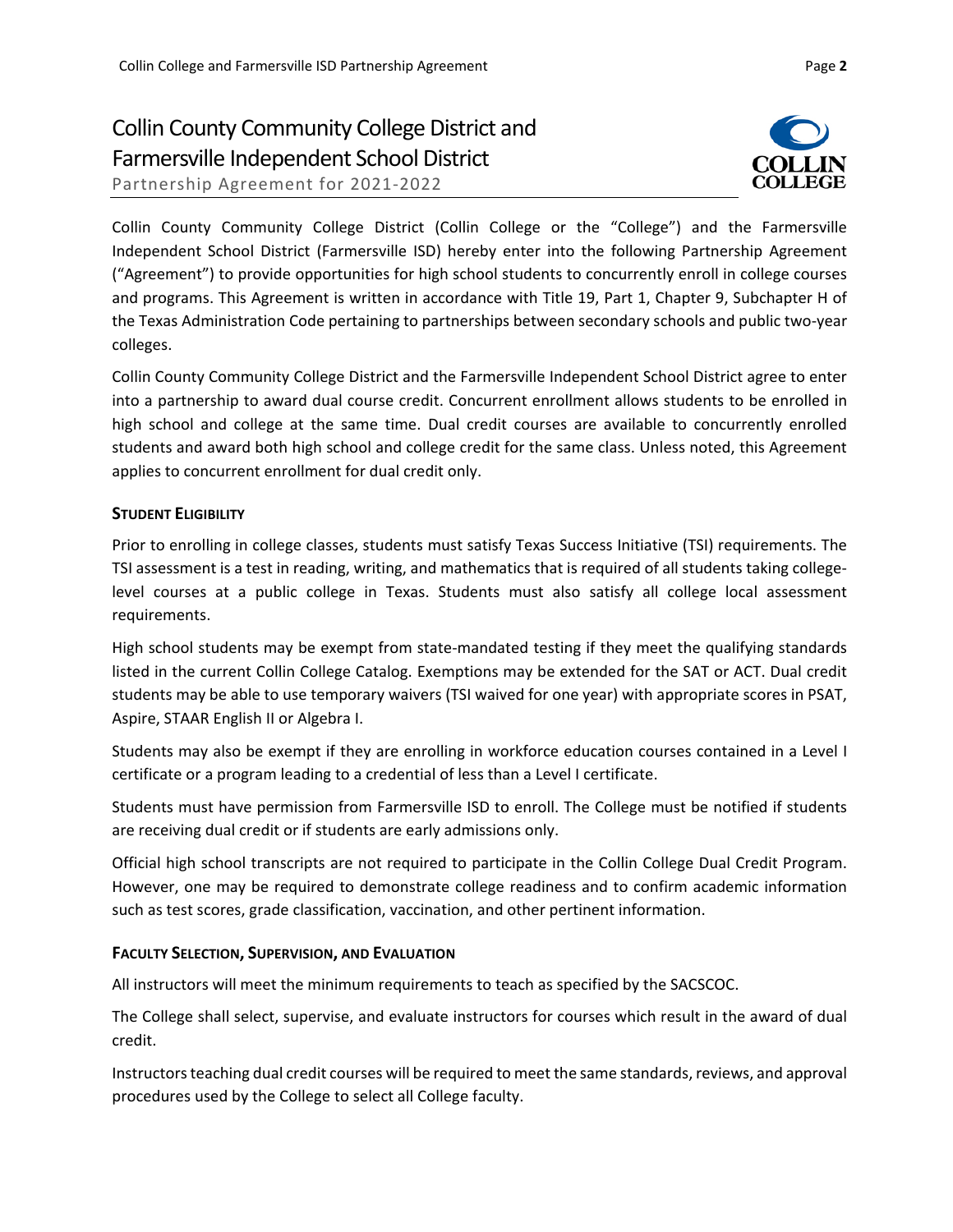Embedded faculty are full-time high school teachers hired by Collin College as associate faculty to teach college courses during regular high school hours. During the college course time at the high school, embedded faculty are under the guidance of Collin College and must follow the guidelines and procedures of the College such as but not limited to, curriculum, FERPA, syllabus, college schedule, etc.

Faculty employed with Farmersville ISD who teach a dual credit course under this Agreement outside of their regular duty hours with Farmersville ISD are considered employees of Collin College for the purposes of the dual credit course. As employees of Collin College, such faculty will be paid for services rendered under this Agreement in accordance with Collin College's faculty compensation plan.

Faculty employed with Farmersville ISD who teach a dual credit course under this Agreement as part of their regular duty hours with Farmersville ISD will not receive additional compensation from Collin College. All Dual Credit faculty qualifications outlined in this Agreement still apply. Collin College will pay Farmersville ISD the equivalent of the current associate faculty rate of pay and dual credit stipend for the course as consideration for the faculty member teaching the dual credit course.

Dual Credit Embedded Faculty FAQs are attached as Appendix F.

## **LOCATION OF CLASS AND STUDENT COMPOSITION OF CLASS**

Dual Credit courses may be taught on one of the College's campuses, at the high school, online, or at an agreed upon location. During Maymester and Wintermester terms, dual/concurrent credit students may enroll in one online course.

Courses will be comprised of dual credit high school students only or of dual credit high school students and college credit students. High school students will not be allowed to concurrently enroll in college courses for high school credit only.

## **ACADEMIC POLICIES AND STUDENT SUPPORT SERVICES**

Farmersville iSD must provide an atmosphere which promotes a collegiate environment for classes which includes adequate classroom facilities, and ensures no disruptions of college classes for announcements, pep rallies, etc., or removal of students from class to conduct high school related activities. After a term's registration period has started, changes cannot be made to the College's class schedule, unless there are extenuating circumstances.

Dual credit courses will follow the Collin College academic calendar. If the Farmersville ISD calendar is different from that of Collin College, Farmersville ISD will ensure that a classroom and facilities are available for the scheduled college class.

High school dual credit and concurrent enrollment students will have access to all college academic and student support services including, but not limited to, libraries, electronic library resources, writing centers, tutorial services, assessment, admissions, and academic advisement. Some services are available only on Collin College's campuses.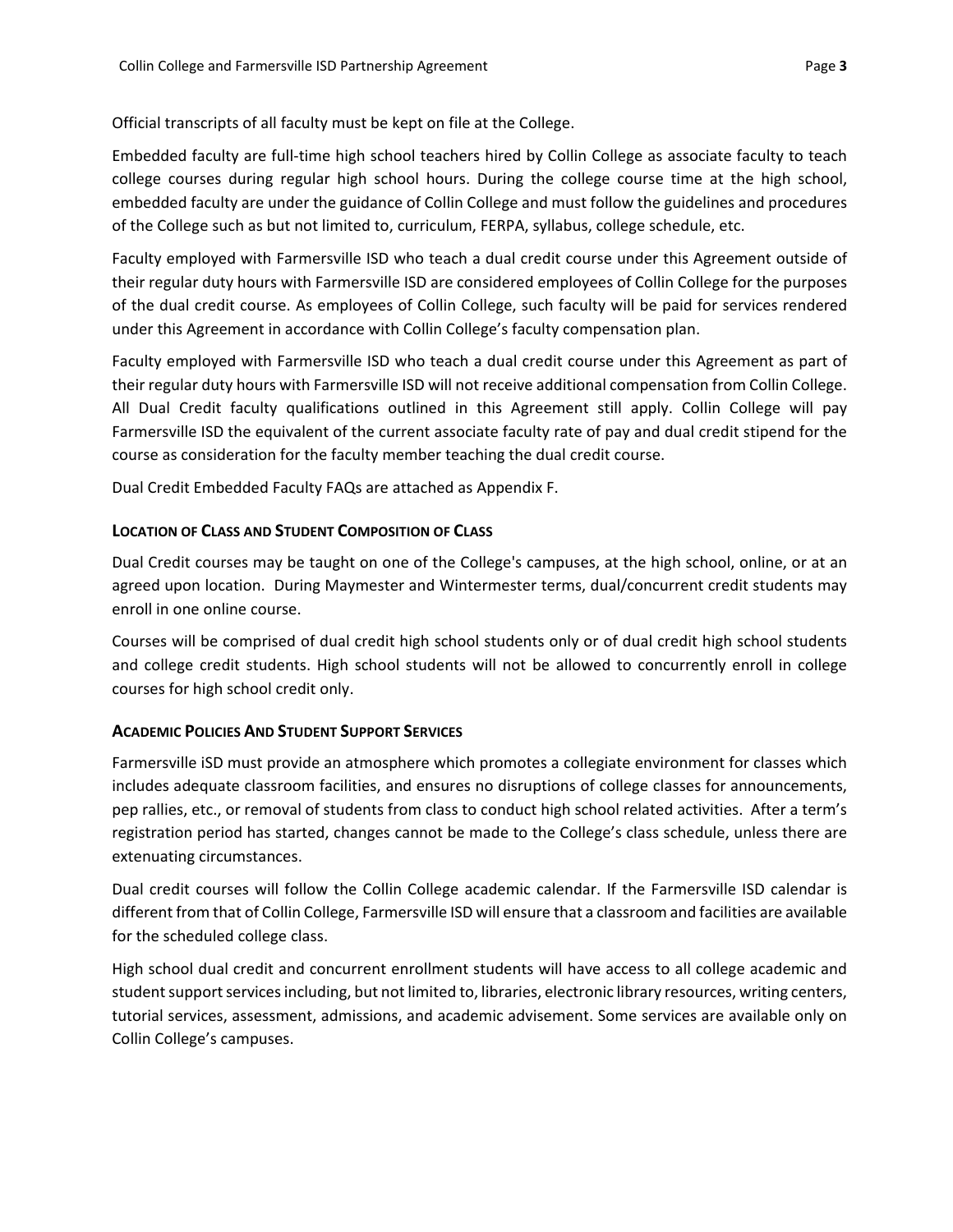Per HB1638, all dual credit students receive academic and/or college readiness advising as referenced in the attached Appendix A. Per SB 1277, Farmersville ISD designates the high school campus counselor as responsible for academic advising to students in the dual credit program.

High school dual credit and concurrent enrollment students agree to abide by all Collin College policies and procedures as outlined in the current Student Handbook.

Students with disabilities who need accommodations must apply for disability services, provide current documentation, and be determined eligible for the accommodations at Collin College. Not all students who qualify for modification for high school classes will be eligible for accommodations in college classes.

If determined eligible for academic accommodations at Collin College, students must request accommodations each semester. Dual credit course location will determine who provides the academic accommodation needs determined by Collin College's ACCESS Department. Dual credit course accommodations offered on the high school campus are provided by high school personnel. Dual credit course accommodations offered on a Collin College campus will be provided by Collin College personnel.

#### **ELIGIBLE COURSES**

All courses offered for dual credit will be identified as college-level academic courses in the current edition of the Lower Division Academic Course Guide Manual or as a college level technical course in an Associate of Applied Science (AAS) degree or certificate program. Collin College does not offer physical education activity courses for dual credit.

Courses listed in the attached Appendix B have been approved for the 2021-2022 academic year. A course equivalency crosswalk that identifies the number of credits that may be earned for each course completed through the dual credit program in the attached Appendix C has been approved for the 2021-2022 academic year. Programs listed in the attached Appendix D have been approved for the 2021-2022 academic year.

Additional courses may be added with approval from Farmersville ISD and Collin College. An addendum will be created if three or more additional courses are requested by Farmersville ISD.

#### **COURSE CURRICULUM, INSTRUCTION, AND GRADING**

The College will ensure that a dual credit course and the corresponding course offered at the main campus of the College are equivalent with respect to the curriculum, materials, instruction, and method/rigor of student evaluation. These standards will be upheld regardless of the student composition of the class.

Students will be expected to meet all requirements of the dual credit and concurrent enrollment class and will receive letter grades on their Collin College transcript. College faculty will provide numeric grades at the end of the semester to be weighted or factored into the student's high school grade point average as determined by Farmersville ISD. Mid-term grades will be provided upon request. Faculty members teaching dual credit courses will alert both the College liaison and the designated high school counselor of any students having academic difficulty.

Faculty are conscious of FERPA guidelines when communicating with students about grades. Grade information is not provided over the phone or via non-college e-mail. Currently grades of A, B, C, D, F, and I are awarded by faculty to each student on their college transcript. Grades of "I" are only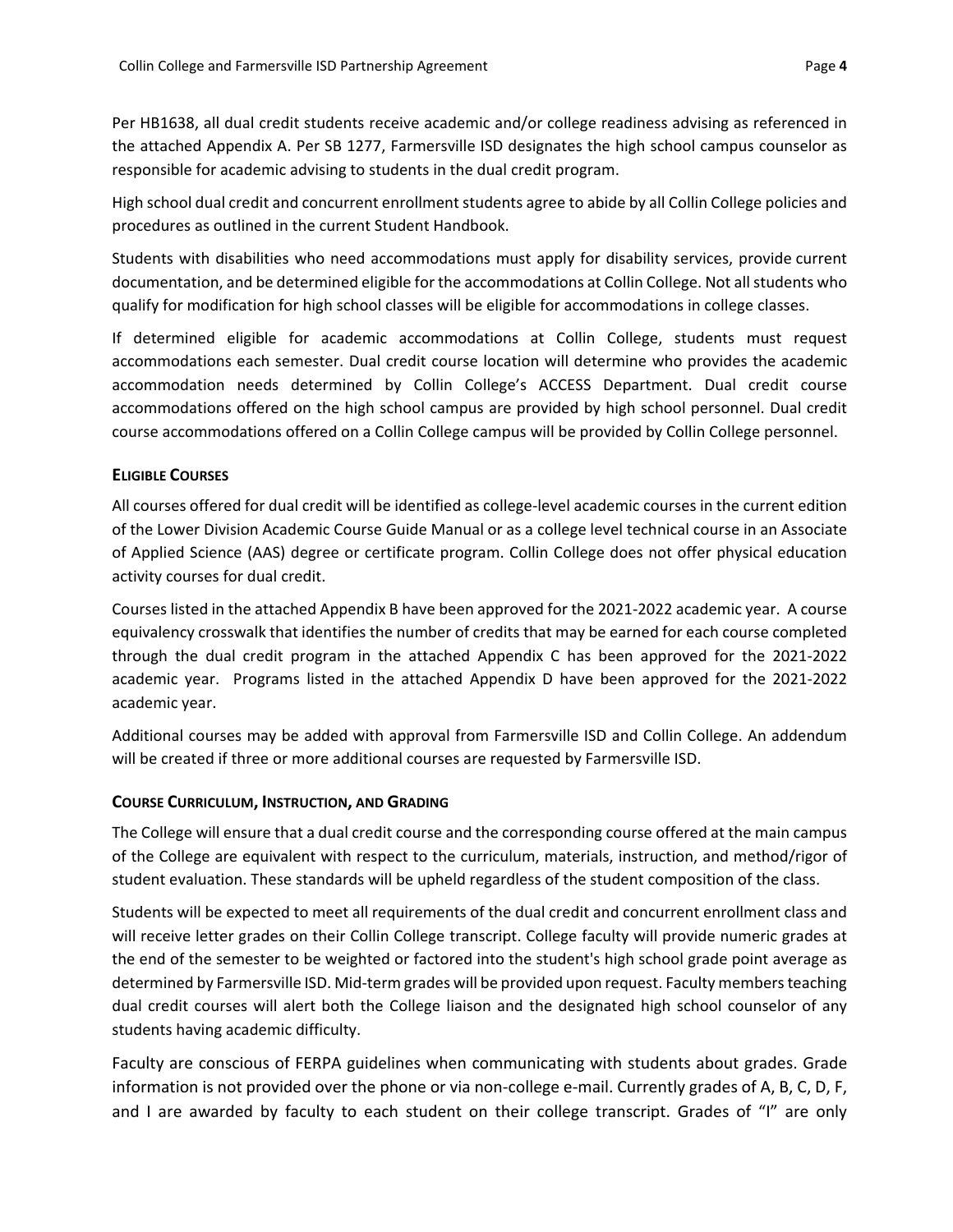temporary and must be resolved by the end of the next long semester. Numeric grades are also provided to Farmersville ISD. If a student withdrawsfrom a course, a "W" will appear on the student's college transcript.

The Grade Appeals Process is available online: http://www.collin.edu/studentresources/support /gradeappeal.html.

Faculty will attend faculty meetings and other special meetings called by the division office as needed.

#### **TRANSCRIPTION OF CREDIT**

High school and college credit will be added to the students' transcripts immediately by Farmersville ISD and Collin College upon the student's completion of the dual credit course.

#### **FUNDING**

State funding for dual credit courses will be available to both Farmersville Independent School District and Collin County Community College District based upon the current Agreement between the Commissioner of Education and Commissioner of Higher Education.

Farmersville ISD participates in third party billing and agrees to abide by the policies set forth by the Bursar's office. Tuition and fees will be collected from Farmersville ISD unless evidence is presented documenting the high school student's eligibility for the reduced or free lunch program in Farmersville ISD. Farmersville ISD is also responsible for purchasing student textbooks.

#### **TERMINATION**

It is agreed that either party may terminate this Agreement effective thirty (30) days after the receipt of written notification.

#### **ADDITIONAL SERVICES**

Both parties agree to add the College and Career Counselors Initiative as described in Appendix E.

## **APPROVAL SIGNATURES**

| Micah Taylor<br>Micah Taylor (Sep 14, 2021 16:20 CDT)                                                            | Sep 14, 2021 |
|------------------------------------------------------------------------------------------------------------------|--------------|
| Mr. Micah Taylor, Assistant Superintendent for Teaching and Learning<br>Farmersville Independent School District | Date         |
| Neil Matkin (Sep 10, 2021 16:16 CDT)                                                                             | Sep 10, 2021 |
| Dr. H. Neil Matkin, District President<br><b>Collin County Community College District</b>                        | Date         |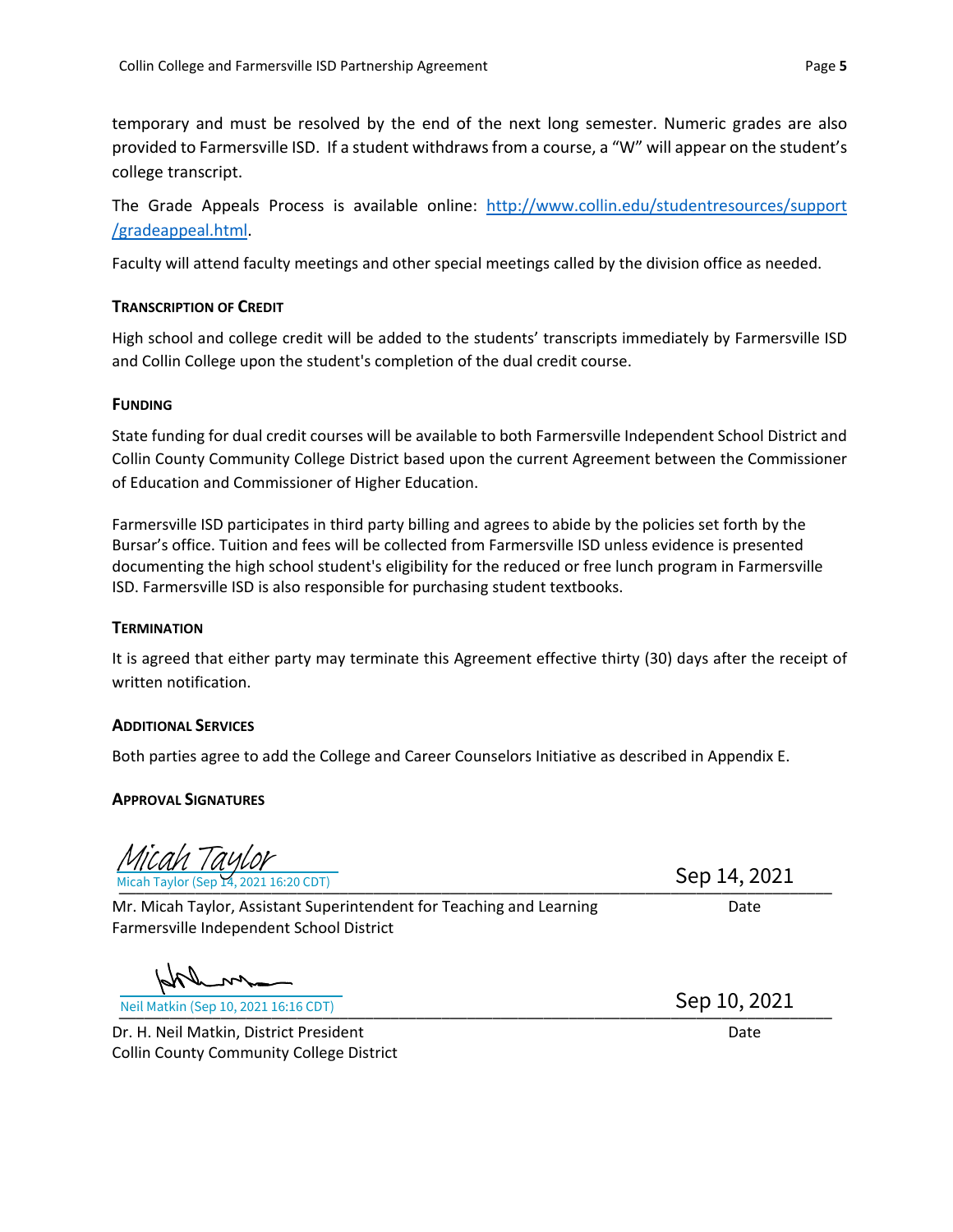# APPENDIX A: HB 1638

HB 1638 (85th Legislature, Regular Session), as codified in Texas Education Code, Section 28.009 (b-1) and (b-2), requires the THECB and the TEA to collaboratively develop statewide goals for dual credit programs in Texas. These goals provide guidance to institutions of higher education and independent school districts on components that must be in place to ensure quality dual credit programs are provided to Texas high school students. These statewide goals address enrollment in and acceleration through postsecondary education, performance in college-level coursework, and strong academic advising.

**Goal 1:** *ISDs and IHEs will implement purposeful and collaborative outreach efforts to inform all students and parents of the benefits and costs of dual credit, including enrollment and fee policies.*

Collin College's dual credit website is regularly updated with enrollment guidelines, policies, and program details. This includes ISD registration and payment deadlines, information session schedules, FAQs, forms and links to student resources.

Collin College provides dual credit information sessions each spring at all partnering high schools to potential students, parents and school counselors before students enroll into dual credit classes for fall.

On an annual basis, Collin College provides two dual credit update sessions to all HS counselors. These include updates on dual credit procedures, testing, ACCESS, as well as shared best practices from school districts. Collin College offers a yearly All-Star Counselor Conference for all local high school counselors. This event is hosted by Collin College's president to honor and reward high school counselors. Breakout sessions with relevant topics are provided and keynote speakers address current issues.

Collin College also uses marketing materials to help inform students and parents regarding the benefits of dual credit. The Mobile Go Center is utilized as well. The Mobile Go Center is a 42-foot air-conditioned trailer equipped with laptop computers, televisions, a printer, and internet connectivity. It is used for dual credit admissions and registration events as well as promotional events. Collin College also has embedded College & Career Counselors at partnering high schools. The College & Career Counselors are part of a new initiative to support local school districts college and career readiness goals. They provide dual credit academic advising, orientations, workshops, and other related services as requested.

# **Goal 2:** *Dual credit programs will assist high school students in the successful transition to and acceleration through postsecondary education.*

Collin College has embedded College & Career Counselors at partnering high schools. The College and Career Counselors are part of a new initiative to support local school districts college and career readiness goals. They provide dual credit academic advising, orientations, workshops, and other related services as requested.

**Goal 3:** *All dual credit students will receive academic and college readiness advising with access to student support services to bridge them successfully into college course completion.*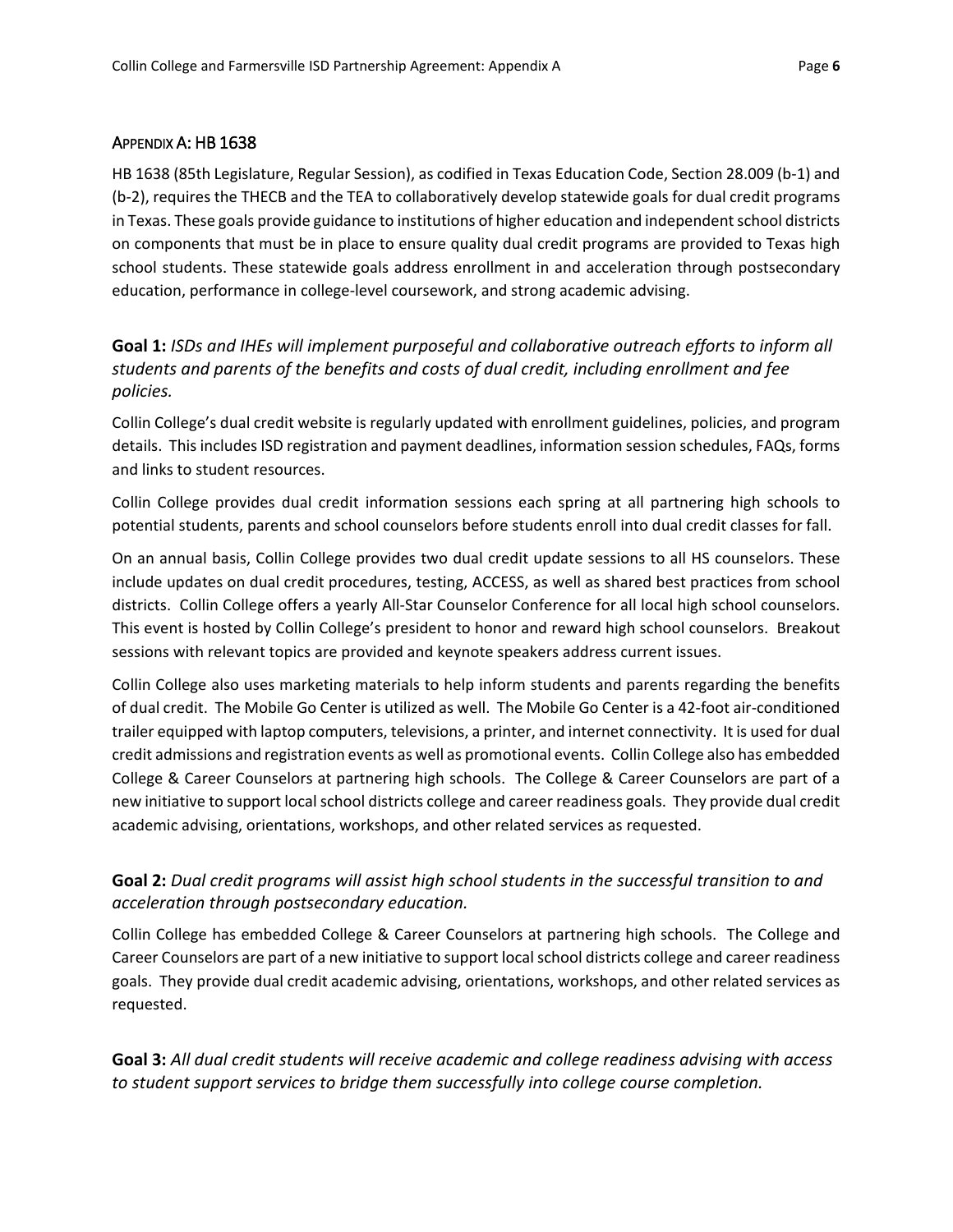All dual credit students receive academic and/or college readiness advising provided by Special Admissions Coordinators and College & Career Counselors. High school dual credit students have access to all college academic and student support services including, but not limited to, libraries, electronic library resources, writing centers, tutorial services, academic accommodations, assessment, admissions, and academic advisement. Per House Bill 5, Collin College also partners with local ISDs to develop and provide courses in college preparatory mathematics and English language arts to prepare students for success in entry-level college courses without the need for remedial or developmental coursework.

# **Goal 4:** *Dual credit students' performance will meet or exceed the level of quality and rigor on subsequent courses.*

Collin College ensures that a dual credit course and the corresponding course offered at the main campus of the College are equivalent with respect to the curriculum, materials, instruction, and method/rigor of student evaluation. These standards are upheld regardless of the student composition of the class.

Instructors teaching dual credit courses are required to meet the same standards, reviews, and approval procedures used by the College to select all College faculty. Faculty attend professional development opportunities provided by Collin College throughout the year.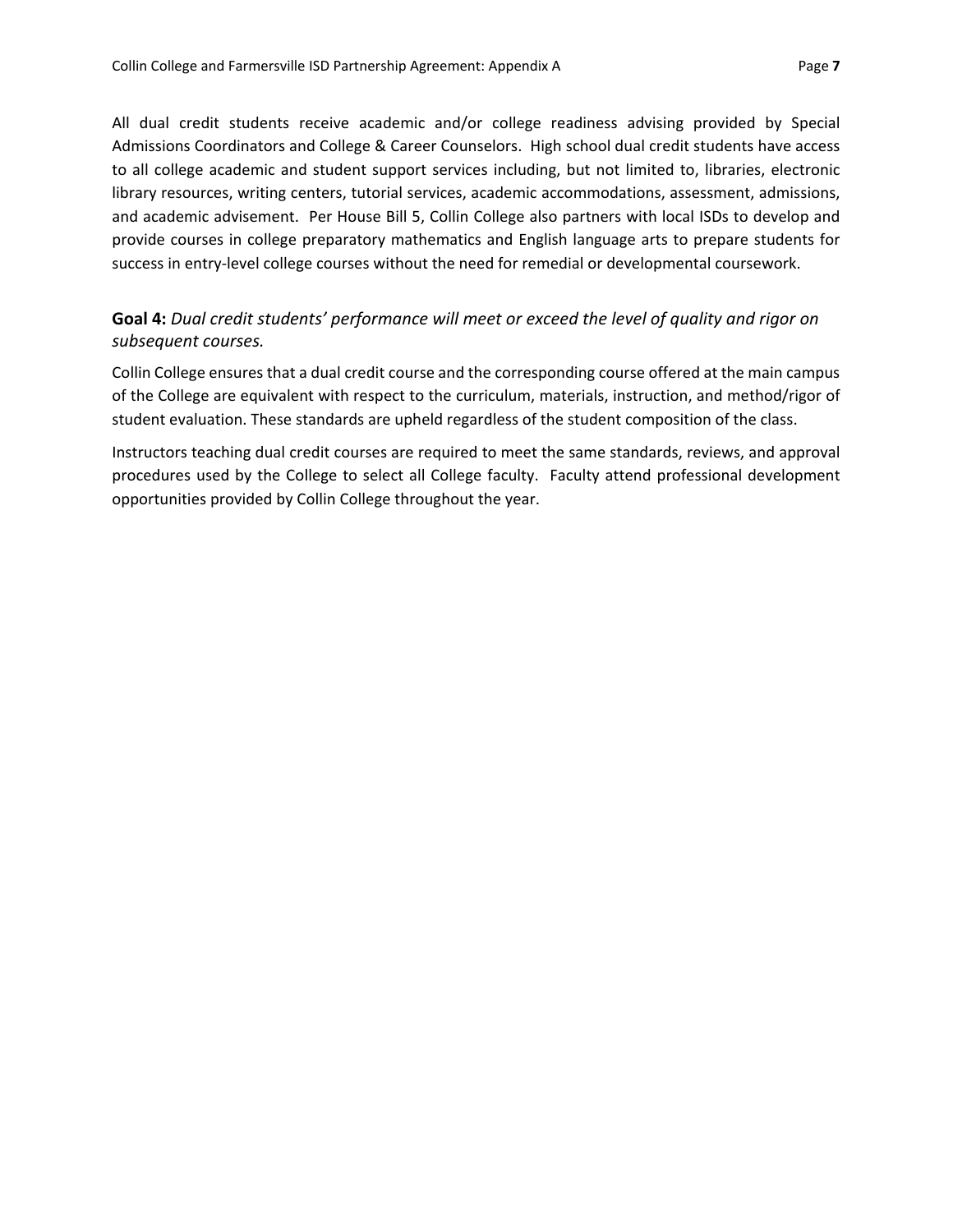# APPENDIX B: COURSES APPROVED FOR FARMERSVILLE ISD/COLLIN COLLEGE DUAL CREDIT FOR THE 2021-2022 ACADEMIC YEAR.

#### **ARTS 1301 Art Appreciation**

A general introduction to the visual arts designed to create an appreciation of the vocabulary, media, techniques, and purposes of the creative process. Students will critically interpret and evaluate works of art within formal, cultural, and historical context. Prerequisite: Meet TSI standard for INRW 0315; or equivalent. 3 credit hours.

#### **ARTS 1304 Art History II (14th century to the present)**

A chronological analysis of the historical and cultural contexts of the visual arts from the 14th century to the present day. Prerequisite: Meet TSI standard for INRW 0315; or equivalent. 3 credit hours. (A) Note: Students should expect additional supply costs.

#### **BCIS 1305 Business Computer Applications**

Introduces and develops foundational skills in applying essential and emerging business productivity information technology tools. The focus of this course is on business productivity software applications, including word processing, spreadsheets, databases, presentation graphics, data analytics, and business-oriented utilization of the Internet. Prerequisite: Meet TSI college-readiness standard for Reading; or equivalent. 3 credit hours.

#### **BIOL 1406 Biology for Science Majors I**

Lecture: Fundamental principles of living organisms will be studied, including physical and chemical properties of life, organization, function, evolutionary adaptation, and classification. Concepts of cytology, reproduction, genetics, and scientific reasoning are included. Lab: Laboratory activities will reinforce the fundamental principles of living organisms, including physical and chemical properties of life, organization, function, evolutionary adaptation, and classification. Study and examination of the concepts of cytology, reproduction, genetics, and scientific reasoning are included. Lab required. Prerequisite: Meet TSI standard for MATH 0310, and TSI college-readiness standard for Reading and Writing; or equivalent. 4 credit hours.

#### **BIOL 1407 Biology for Science Majors II**

Lecture: The diversity and classification of life will be studied, including animals, plants, protists, fungi, and prokaryotes. Special emphasis will be given to anatomy, physiology, ecology, and evolution of plants and animals. Lab: Laboratory activities will reinforce study of the diversity and classifications of life, including animals, plants, protists, fungi, and prokaryotes. Special emphasis will be given to anatomy, physiology, ecology, and evolution of plants and animals. Lab required. Prerequisite: BIOL 1406. 4 credit hours. Note: This course includes dissection in lab.

#### **BIOL 1408 Biology for Non-Science Majors I**

Lecture: Provides a survey of biological principles with an emphasis on humans, including chemistry of life, cells, structure, function, and reproduction. Lab: Laboratory activities will reinforce a survey of biological principles with an emphasis on humans, including chemistry of life, cells, structure, function, and reproduction. Lab required. 4 credit hours.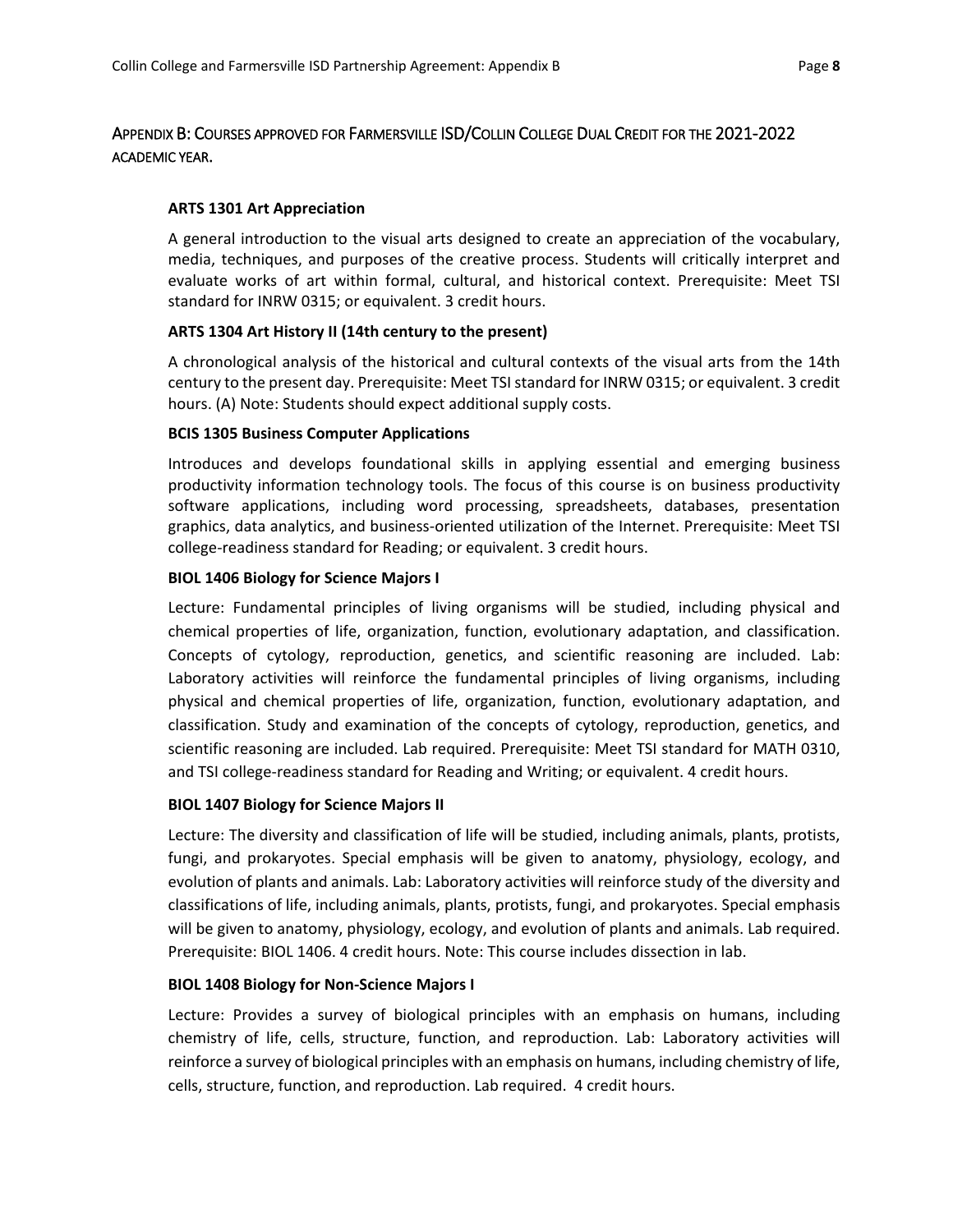Lecture: This course will provide a survey of biological principles with an emphasis on humans, including evolution, ecology, plant and animal diversity, and physiology. Lab: Laboratory activities will reinforce a survey of biological principles with an emphasis on humans, including evolution, ecology, plant and animal diversity, and physiology. Lab required. Prerequisite: BIOL 1408. 4 credit hours. (A) Note: This course includes dissection in lab.

#### **BMGT 1307 Team Building**

Principles of building and sustaining teams in organizations. Includes team dynamics, process improvement, trust and collaboration, conflict resolution, and the role of the individual in the team. 3 credit hours.

#### **BMGT 1327 Principles of Management**

Concepts, terminology, principles, theories, and issues in the field of management. 3 credit hours.

#### **BMGT 1341 Business Ethics**

Discussion of ethical issues, the development of a moral frame of reference, and the need for an awareness of social responsibility in management practices and business activities. Includes ethical corporate responsibility. 3 credit hours.

#### **BMGT 2303 Problem Solving and Decision Making**

Decision-making and problem-solving processes in organizations utilizing logical and creative problem-solving techniques. Application of theory is provided by experiential activities using managerial decision tools. 3 credit hours.

#### **BMGT 2309 Leadership**

Leadership and its relationship to management. Prepares the student with leadership and communication skills needed to motivate and identify leadership styles. 3 credit hours.

#### **BUSI 1301 Business Principles**

This course provides a survey of economic systems, forms of business ownership, and considerations for running a business. Students will learn various aspects of business, management, and leadership functions; organizational considerations; and decision-making processes. Financial topics are introduced, including accounting, money and banking, and securities markets. Also included are discussions of business challenges in the legal and regulatory environment, business ethics, social responsibility, and international business. Emphasized is the dynamic role of business in everyday life. 3 credit hours.

#### **BUSI 1307 - Personal Finance**

Personal financial issues including financial planning, insurance, budgeting, credit, home ownership, savings and tax problems. 3 credit hours.

#### **COSC 1436 Programming Fundamentals I**

This course introduces the fundamental concepts of structured programming, and provides a comprehensive introduction to programming for computer science and technology majors. Topics include software development methodology, data types, control structures, functions, arrays, and the mechanics of running, testing, and debugging. This course assumes computer literacy. (This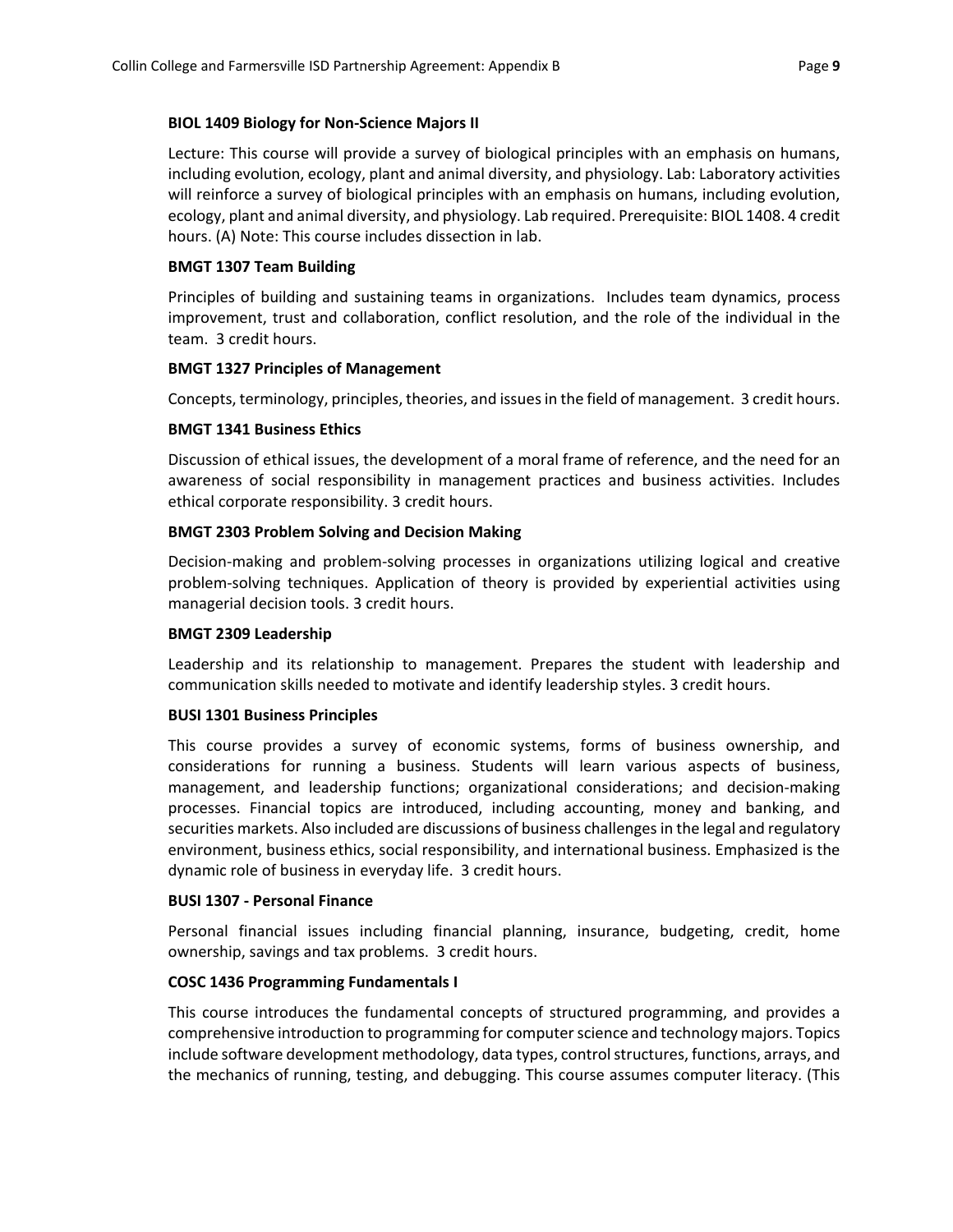course is included in the Field of Study Curriculum for Computer Science.) Prerequisite: Meet TSI college-readiness standard for Mathematics; or equivalent. 4 credit hours.

#### **COSC 1437 Programming Fundamentals II**

This course focuses on the object-oriented programming paradigm, emphasizing the definition and use of classes along with fundamentals of object-oriented design. The course includes basic analysis of algorithms, searching and sorting techniques, and an introduction to software engineering processes. Students will apply techniques for testing and debugging software. (This course is included in the Field of Study Curriculum for Computer Science.) Prerequisite: COSC 1436 or COSC 1420, or consent of Associate Dean. 4 credit hours.

#### **COSC 2325 Computer Organization**

The organization of computer systems is introduced using assembly language. Topics include basic concepts of computer architecture and organization, memory hierarchy, data types, computer arithmetic, control structures, interrupt handling, instruction sets, performance metrics, and the mechanics of testing and debugging computer systems. Embedded systems and device interfacing are introduced. Additionally, this class is taught with Intel assembly language. Prerequisites: COSC 1436 or consent of Associate Dean. 3 credit hours.

#### **COSC 2436 Programming Fundamentals III**

Further applications of programming techniques, introducing the fundamental concepts of data structures and algorithms. Topics include data structures (including stacks, queues, linked lists, hash tables, trees, and graphs), searching, sorting, recursion, and algorithmic analysis. Programs will be implemented in an appropriate object-oriented language. (This course is included in the Field of Study Curriculum for Computer Science.) Prerequisite: COSC 1437 or consent of Associate Dean. 4 credit hours.

#### **ECON 2301 Principles of Macroeconomics**

An analysis of the economy as a whole including measurement and determination of Aggregate Demand and Aggregate Supply, national income, inflation, and unemployment. Other topics include international trade, economic growth, business cycles, and fiscal policy and monetary policy. Prerequisite: Meet TSI college-readiness standard for Reading and Writing; or equivalent. 3 credit hours.

#### **EDUC 1300 Learning Framework**

A study of the: 1) research and theory in the psychology of learning, cognition, and motivation; 2) factors that impact learning, and 3) application of learning strategies. Theoretical models of strategic learning, cognition, and motivation serve as the conceptual basis for the introduction of college-level student academic strategies. Students use assessment instruments (e.g., learning inventories) to help them identify their own strengths and weaknesses as strategic learners. Students are ultimately expected to integrate and apply the learning skills discussed across their own academic programs and become effective and efficient learners. Students developing these skills should be able to continually draw from the theoretical models they have learned. 3 credit hours. (A) Note: Students may only take one of the following: EDUC 1200, EDUC 1300, PSYC 1100 or PSYC 1300.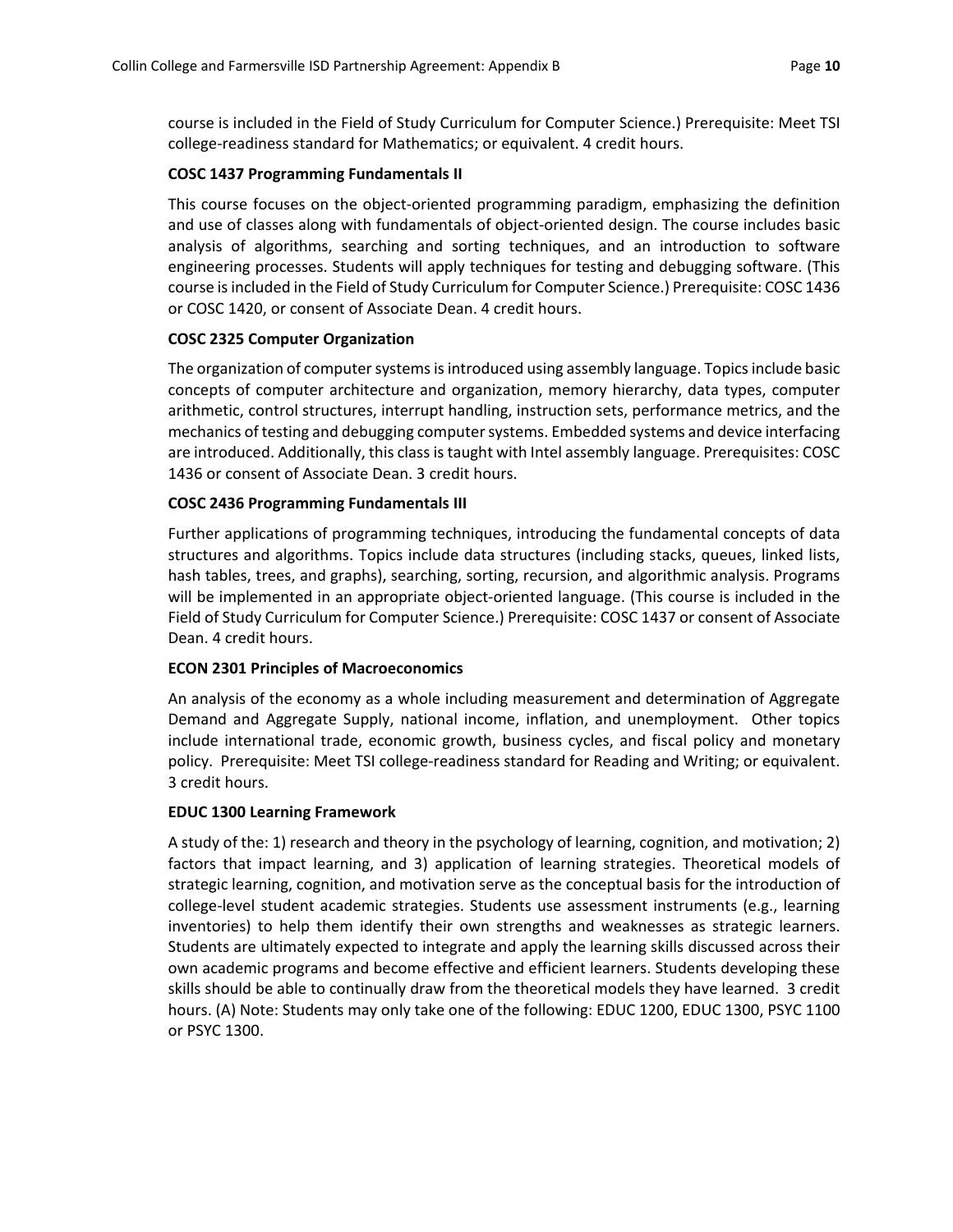#### **ENGL 1301 Composition I**

Intensive study of and practice in writing processes, from invention and researching to drafting, revising, and editing, both individually and collaboratively. Emphasis on effective rhetorical choices, including audience, purpose, arrangement, and style. Focus on writing the academic essay as a vehicle for learning, communicating, and critical analysis. Lab required. Prerequisite: Meet TSI college-readiness standard for Reading and Writing; or equivalent. 3 credit hours.

#### **ENGL 1302 Composition II**

Intensive study of and practice in the strategies and techniques for developing research-based expository and persuasive texts. Emphasis on effective and ethical rhetorical inquiry, including primary and secondary research methods; critical reading of verbal, visual, and multimedia texts; systematic evaluation, synthesis, and documentation of information sources; and critical thinking about evidence and conclusions. Lab required. Prerequisite: ENGL 1301. 3 credit hours.

#### **ENGL 2327 American Literature I**

A survey of American literature from the period of exploration and settlement through the Civil War. Students will study works of prose, poetry, drama, and fiction in relation to their historical and cultural contexts. Texts will be selected from among a diverse group of authors for what they reflect and reveal about the evolving American experience and character. Prerequisite: ENGL 1302 or ENGL 2311. 3 credit hours.

#### **ENGL 2328 American Literature II**

A survey of American literature from the Civil War to the present. Students will study works of prose, poetry, drama, and fiction in relation to their historical and cultural contexts. Texts will be selected from among a diverse group of authors for what they reflect and reveal about the evolving American experience and character. Prerequisite: ENGL 1302 or ENGL 2311. 3 credit hours.

#### **GOVT 2305 Federal Government**

Origin and development of the U.S. Constitution, structure and powers of the national government including the legislative, executive, and judicial branches, federalism, political participation, the national election process, public policy, civil liberties and civil rights. Prerequisite: Meet TSI college-readiness standard for Reading and Writing; or equivalent. 3 credit hours.

#### **GOVT 2306 Texas Government**

Origin and development of the Texas Constitution, structure and powers of the state and local government, federalism and inter-governmental relations, political participation, the election process, public policy and the political culture of Texas. Prerequisite: Meet TSI college-readiness standard for Reading and Writing; or equivalent. 3 credit hours.

#### **HIST 1301 U.S. History I**

A survey of the social, political, economic, cultural, and intellectual history of the United States from the pre-Columbian era to the Civil War/Reconstruction period. United States History I includes the study of pre-Columbian, colonial, revolutionary, early national, slavery and sectionalism, and the Civil War/Reconstruction eras. Themes that may be addressed in United States History I include: American settlement and diversity, American culture, religion, civil and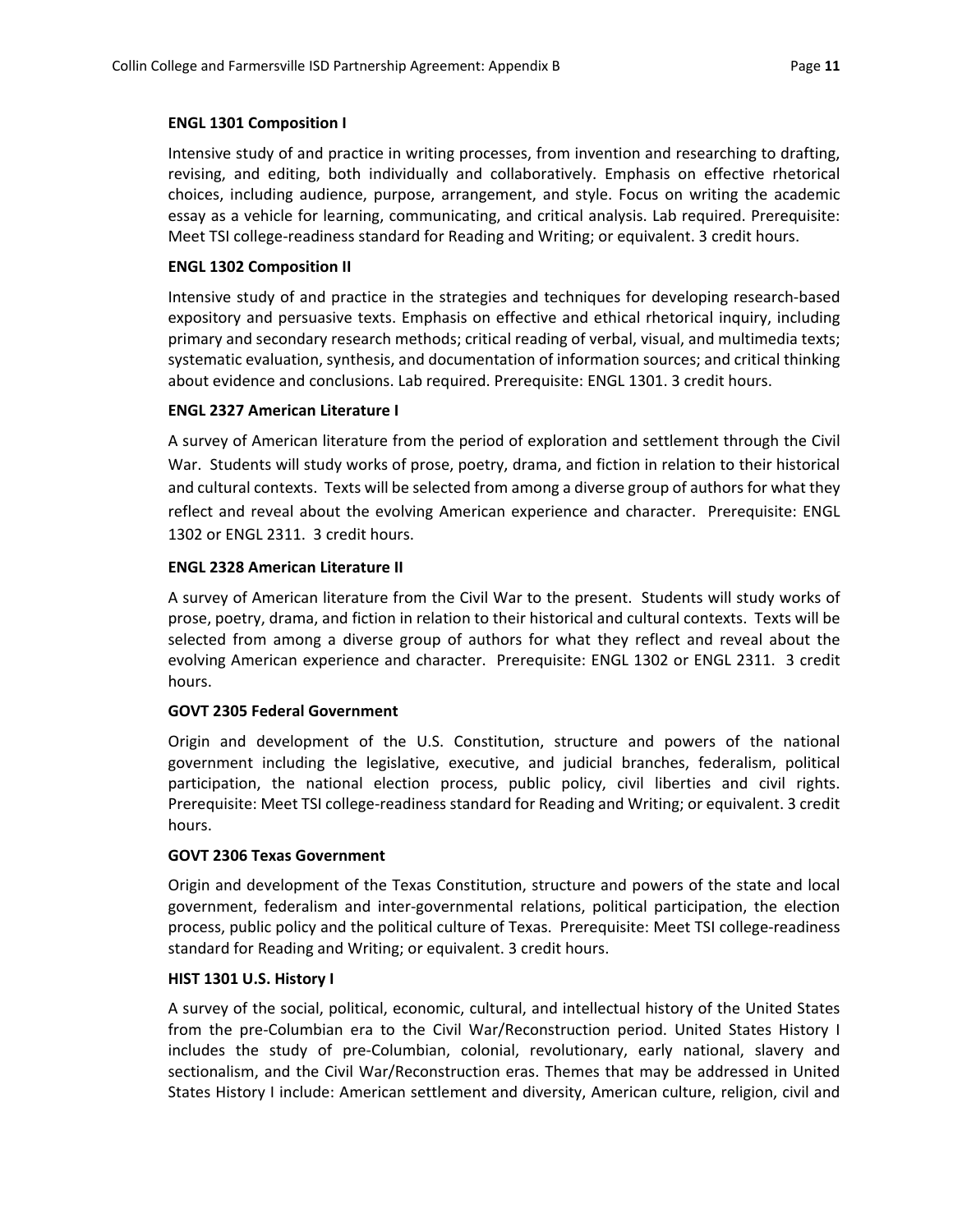human rights, technological change, economic change, immigration and migration, and creation of the federal government. Prerequisite: Meet TSI college-readiness standard for Reading and Writing; or equivalent. 3 credit hours.

#### **HIST 1302 U.S. History II**

A survey of the social, political, economic, cultural, and intellectual history of the United States from the pre-Columbian era to the Civil War/Reconstruction period to the present. United States History II examines industrialization, immigration, world wars, the Great Depression, Cold War, and post-Cold War eras. Themes that may be addressed in United States History II include: American culture, religion, civil and human rights, technological change, economic change, immigration and migration, urbanization and suburbanization, the expansion of the federal government, and the study of U.S. foreign policy. Prerequisite: Meet TSI college-readiness standard for Reading and Writing: or equivalent. 3 credit hours.

#### **HITT 1305 Medical Terminology I**

Study of medical terms through word origin and structure. Introduction to abbreviations and symbols, surgical and diagnostic procedures, and medical specialties. 3 credit hours.

#### **HPRS 1201 Introduction to Health Professions**

An overview of roles of various members of the health care system, educational requirements, and issues affecting the delivery of health care. 2 credit hours.

#### **HPRS 2301 Pathophysiology**

Study of the pathology and general health management of diseases and injuries across the life span. Topics include etiology, symptoms, and the physical and psychological reactions to diseases and injuries. 3 credit hours.

#### **HPRS 2321 Medical Law and Ethics for Health Professionals**

Principles, procedures, and regulations governing the legal and ethical relationships among physicians, patients, and health care professionals. Includes current ethical issues related to the various healthcare professions and patient confidentiality. 3 credit hours.

#### **HRPO 2307 Organizational Behavior**

The analysis and application of organizational theory, group dynamics, motivation theory, leadership concepts, and the integration of interdisciplinary concepts from the behavioral sciences. 3 credit hours.

#### **MATH 1314 College Algebra**

In-depth study and applications of polynomial, rational, radical, exponential and logarithmic functions, and systems of equations using matrices. Additional topics such as sequences, series, probability, and conics may be included. Graphing calculator required. Lab required. Prerequisite: Met TSI college-readiness standard for Mathematics; or equivalent. 3 credit hours.

#### **MATH 1342 Elementary Statistical Methods**

Collection, analysis, presentation and interpretation of data and probability. Analysis includes descriptive statistics, correlation and regression, confidence intervals and hypothesistesting. Use of appropriate technology is recommended. Graphing calculator required. Lab required. Prerequisite: Meet TSI college-readiness standard for Mathematics; or equivalent. 3 credit hours.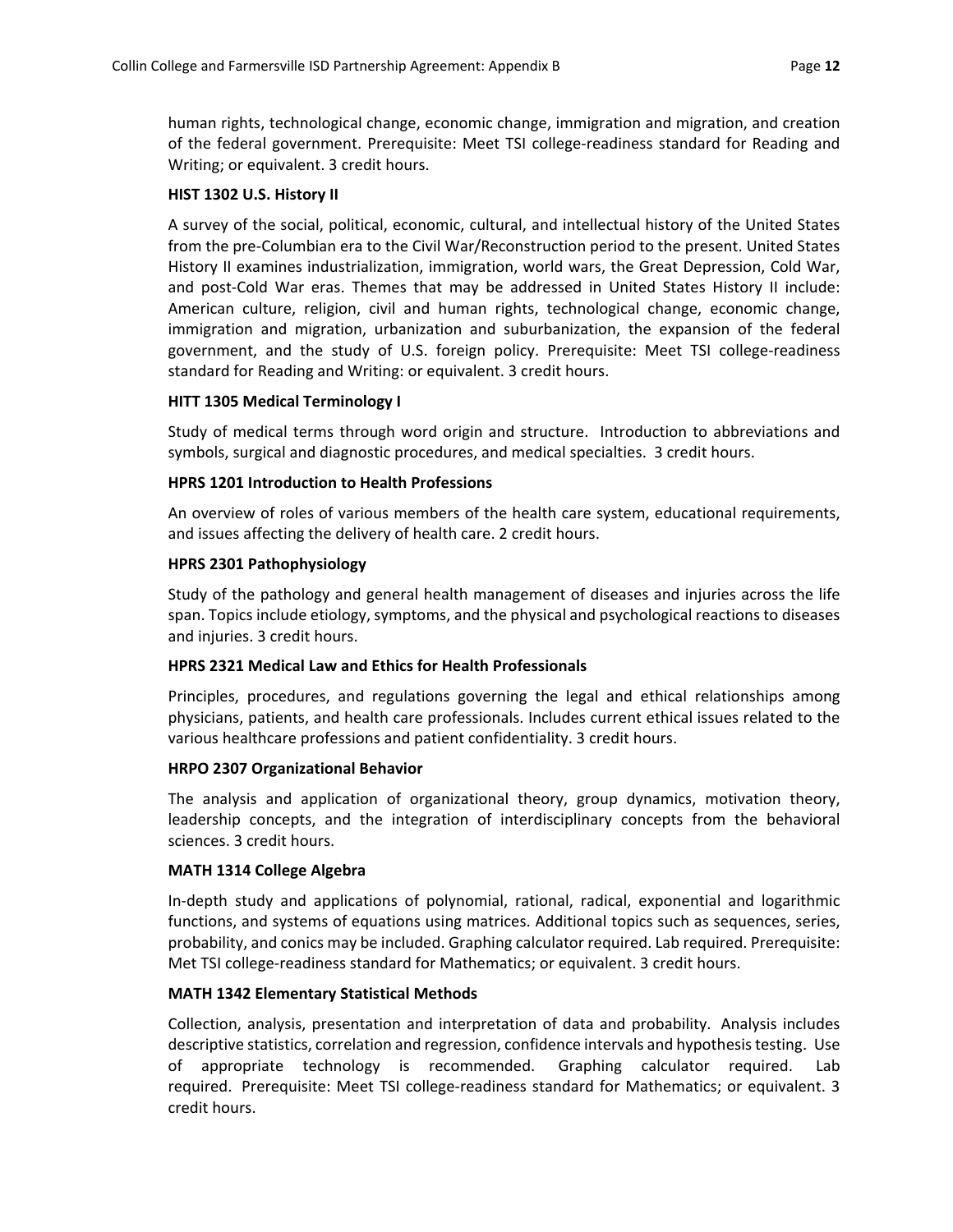#### **MATH 2412 Pre-Calculus Math**

In-depth combined study of algebra, trigonometry, and other topics for calculus readiness. Graphing calculator required. Lab required. Prerequisite: MATH 1314 or the equivalent preparation. 4 credit hours.

#### **MATH 2413 Calculus I**

Limits and continuity; the Fundamental Theorem of Calculus; definition of the derivative of a function and techniques of differentiation; applications of the derivative to maximizing or minimizing a function; the chain rule, mean value theorem, and rate of change problems; curve sketching; definite and indefinite integration of algebraic, trigonometric, and transcendental functions, with an application to calculation of area. Graphing calculator required. Lab included. Prerequisite: MATH 2412; or equivalent. 4 credit hours.

#### **MDCA 1154 Medical Assisting Credentialing Exam Review**

A preparation for one of the National Commission for Certifying Agencies (NCCA) recognized credentialing exams. Prerequisites: HITT 1305, HPRS 2301, HPRS 2321, MDCA 1309, MDCA 1321, MDCA 1417, MDCA 1448, and MDCA 1452. 1 credit hour.

#### **MDCA 1309 Anatomy and Physiology for Medical Assistants**

Emphasis on structure and function of human cells, tissues, organs, and systems with overview of common pathophysiology. Lab required. 3 credit hours.

#### **MDCA 1321 Administrative Procedures**

Medical office procedures including appointment scheduling, medical records creation and maintenance, interpersonal communications, bookkeeping tasks, coding, billing, collecting, third party reimbursement, credit arrangements, and computer use in the medical office. 3 credit hours.

#### **MDCA 1360 Clinical - Medical/Clinical Assistant**

A health-related work-based learning experience that enables the student to apply specialized occupational theory, skills, and concepts. Direct supervision is provided by the clinical professional. Prerequisites: HITT 1305, HPRS 2301, HPRS 2321, MDCA 1309, MDCA 1321, MDCA 1417, MDCA 1448, MDCA 1452. 3 credit hours.

#### **MDCA 1417 Procedures in a Clinical Setting**

Emphasis on patient assessment, examination, and treatment as directed by physician. Includes vital signs, collection and documentation of patient information, asepsis, office clinical procedures, and other treatments as appropriate for ambulatory care settings. Lab required. 4 credit hours.

#### **MDCA 1448 Pharmacology & Administration of Medications**

Instruction in concepts and application of pharmacological principles. Focuses on drug classifications, principles and procedures of medication administration, mathematical systems and conversions, calculation of drug problems, and medico-legal responsibilities of the medical assistant. Lab required. 4 credit hours.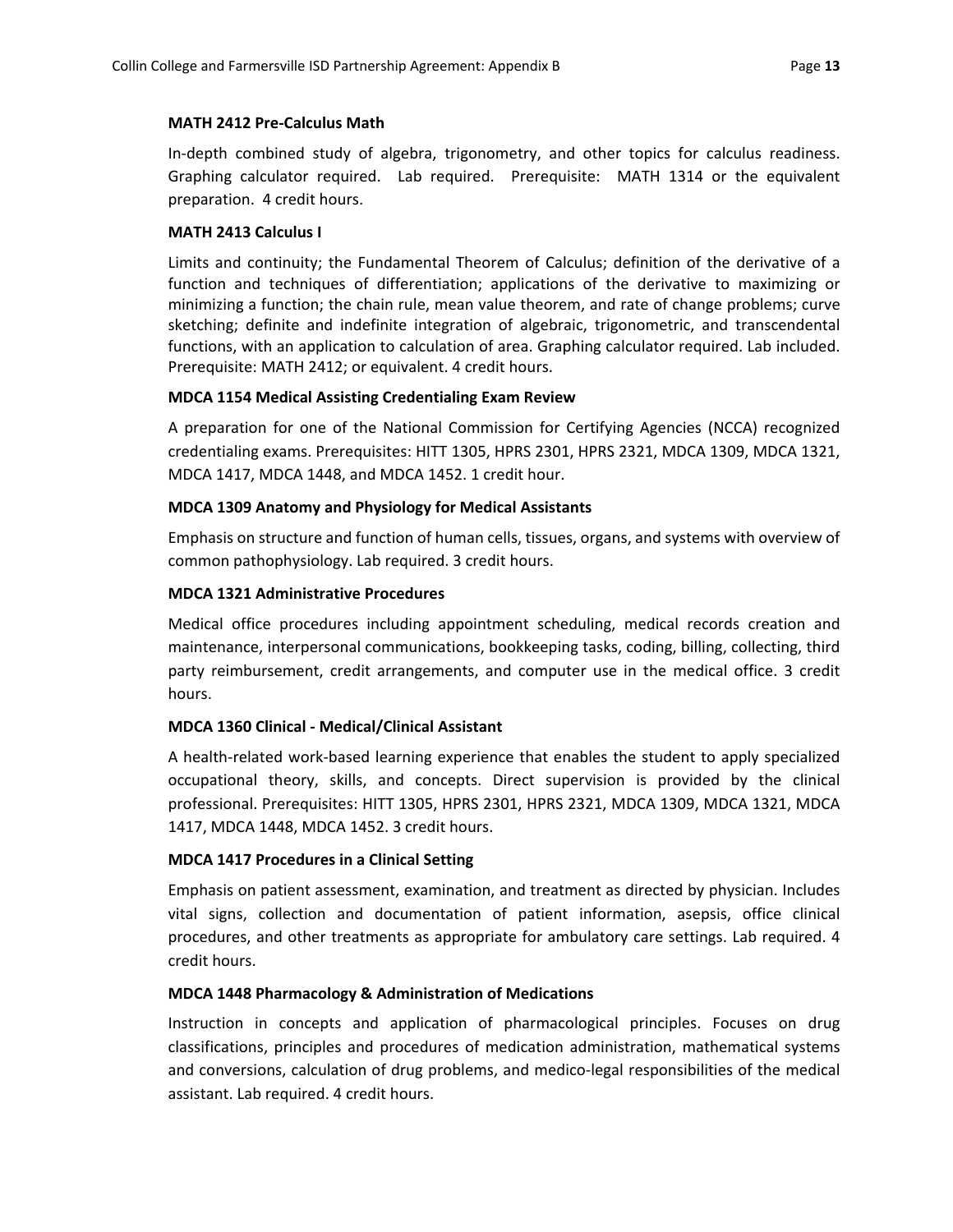#### **MDCA 1452 Medical Assistant Laboratory Procedures**

Application of governmental health care guidelines. Includes specimen collection and handling, quality assurance and quality control in performance of Clinical Laboratory Improvement Amendments (CLIA)-waived laboratory testing. Lab required. 4 credit hours. (W)

#### **SPCH 1321 Business and Professional Communication**

Study and application of communication within the business and professional context. Special emphasis will be given to communication competencies in presentations, dyads, teams, and technologically mediated formats. Additionally, it includes the relationship of communication to organizational conflict, management and international business; practice in conducting and participating in business interviews and presentations. Prerequisite: Meet TSI college-readiness standard for Reading and Writing; or equivalent. 3 credit hours.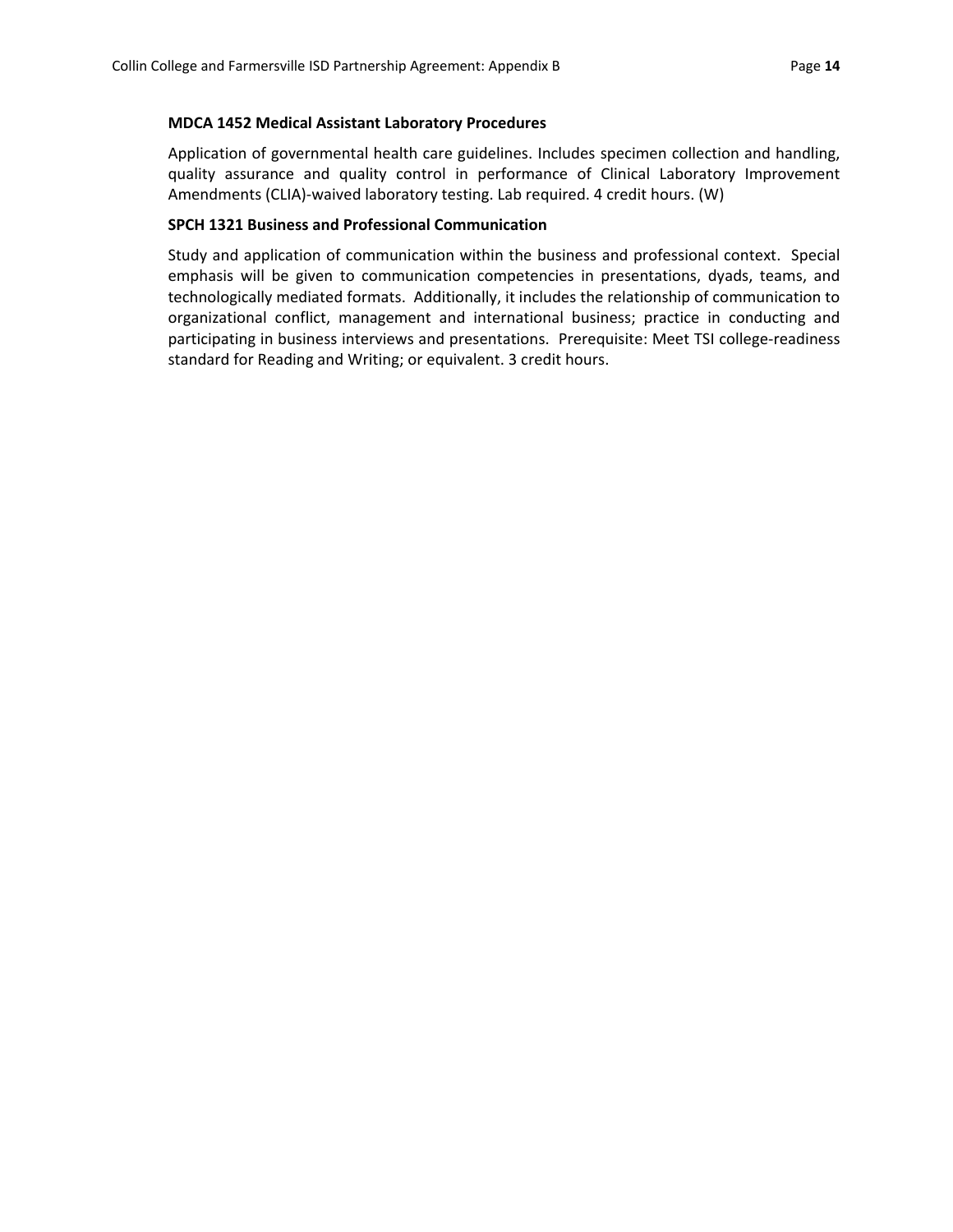#### Articulated Credits or Courses:

Conditions of articulated courses are formulated with representatives from Farmersville ISD and Collin College regarding student evaluation criteria, course content, and exit competencies. Through this Agreement, Collin College agrees to articulate college credit for the college level high school courses listed below provided the following requirements are met.

- a) College credit hours only shall be awarded once the student enrolls at Collin College and successfully completes 3 additional credit hours.
- b) Students enrolled in concurrent or dual credit courses may apply credit hours earned with a C or better towards the fulfillment of the 3-credit requirement.
- c) Remedial or developmental course hours taken at the college may not be included in the total credit hours.
- d) Students must satisfactorily complete an end-of-course exam covering student learning outcomes for the articulated course.
- e) The articulated course or courses appear in the college catalog.
- f) Farmersville ISD agrees that for each student participating in an articulated course, Farmersville ISD will denote the course with the letter "A" on the student transcript.
- g) Once the 3 credit hours are earned, students will submit the Petition for Articulated Credit form for the articulated credits to be added to their transcripts by the Academic Partnership Office. Petitions must be submitted to Collin College within 12 months of high school graduation.
- h) Successful completion of a high school course eligible for articulated credit does not guarantee that a student will receive college credit for the course.

| <b>Frisco ISD Course</b>     | Collin College Course |                                    |
|------------------------------|-----------------------|------------------------------------|
| Principles of Health Science | <b>HPRS 1201</b>      | Introduction to Health Professions |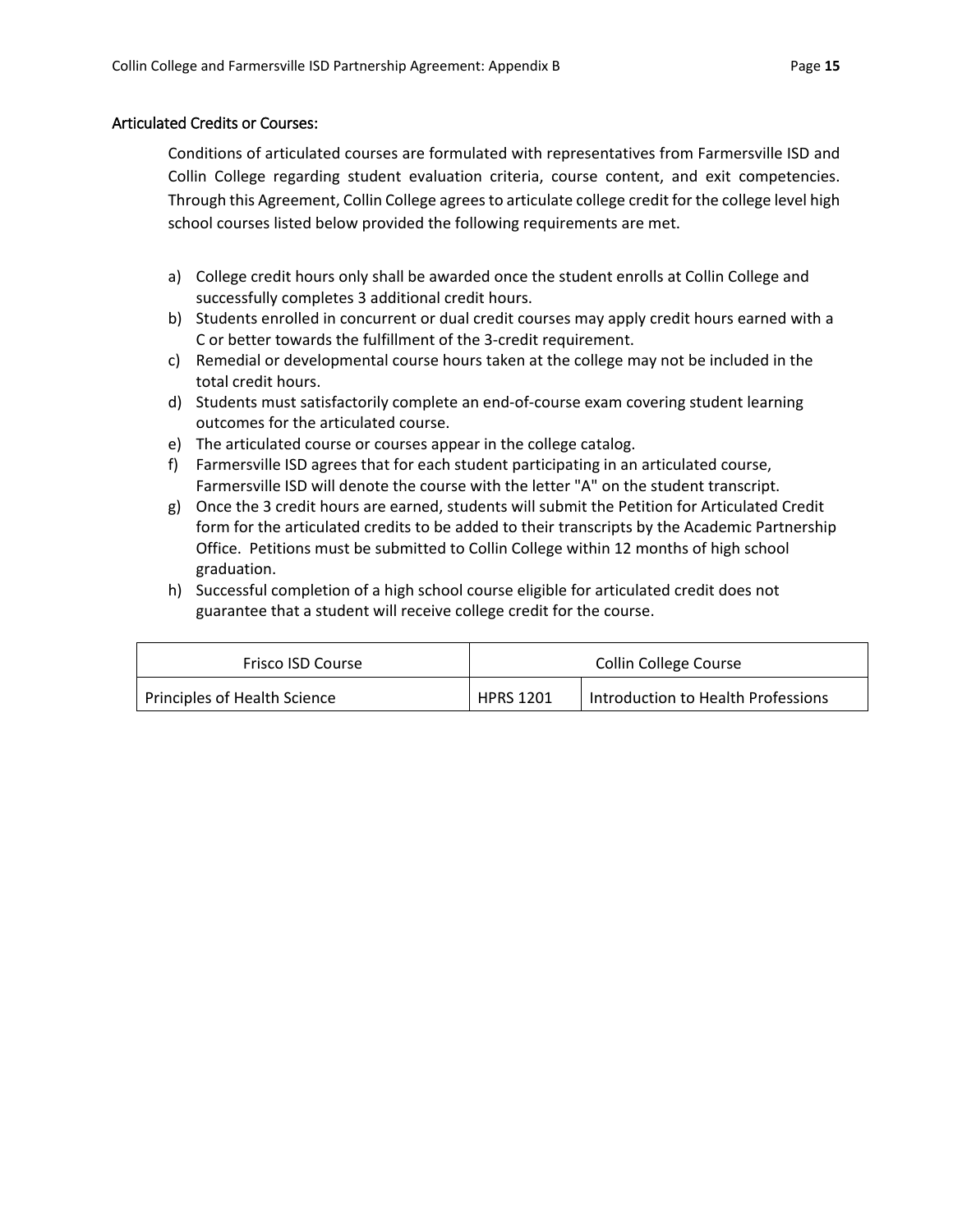| 2021-22 DUAL CREDIT CROSSWALK      |                                                             |                                                                        |                                                   |                                |
|------------------------------------|-------------------------------------------------------------|------------------------------------------------------------------------|---------------------------------------------------|--------------------------------|
| <b>PEIMS</b><br>Code               | <b>HS Dual Credit Course Title</b>                          | <b>Possible HS</b><br><b>Credit</b><br>$0.5 = 1$ sem<br>$1.0 = 1$ year | <b>Collin College Course Title</b>                | <b>College</b><br><b>Hours</b> |
|                                    |                                                             | <b>Academic Courses</b>                                                |                                                   |                                |
| <b>Art for Dual Credit</b>         |                                                             |                                                                        |                                                   |                                |
| 03500110                           | Art I (Appreciation)                                        | 0.5                                                                    | Art Appreciation (ARTS 1301)                      | 3                              |
|                                    |                                                             | 0.5                                                                    | Art History II (ARTS 1304)                        | 3                              |
|                                    | <b>Business Administration for Dual Credit</b>              |                                                                        |                                                   |                                |
| 13011200                           | <b>Principles of Business</b>                               | 0.5                                                                    | <b>Business Principles (BUSI 1301)</b>            | 3                              |
| 13016200                           | Personal Finance (BUSI 1307)<br><b>Money Matters</b><br>0.5 |                                                                        |                                                   | $\overline{3}$                 |
|                                    | <b>Computer Systems for Dual Credit</b>                     |                                                                        |                                                   |                                |
| 13011400                           | <b>Business Information Management I</b>                    | $\mathbf{1}$                                                           | <b>Business Computer Applications (BCIS 1305)</b> | 3                              |
| <b>Education for Dual Credit</b>   |                                                             |                                                                        |                                                   |                                |
| 03350100                           | Psychology                                                  | 0.5                                                                    | Learning Framework (EDUC 1300)                    | 3                              |
| <b>English for Dual Credit</b>     |                                                             |                                                                        |                                                   |                                |
| 03220400                           | Dual Credit English III                                     | $0.5 - 1.0$                                                            | Composition I (ENGL 1301)                         | 3                              |
|                                    |                                                             |                                                                        | Composition II (ENGL 1302)                        | 3                              |
| 03220400                           | Dual Credit English IV                                      | $0.5 - 1.0$                                                            | American Literature I (ENGL 2327)                 | 3                              |
|                                    |                                                             |                                                                        | American Literature II (ENGL 2328)                | $\overline{3}$                 |
| <b>Mathematics for Dual Credit</b> |                                                             |                                                                        |                                                   |                                |
| 03102500                           | Algebra (Independent Study)                                 | 0.5                                                                    | College Algebra (MATH 1314)                       | 3                              |
| 03102530                           | Statistics (Independent Study)                              | 0.5                                                                    | Elementary Statistical Methods (MATH 1342)        | 3                              |
| 03102501                           | Calculus (Independent Study 2)                              | 0.5                                                                    | Pre-Calculus (MATH 2412)                          | 4                              |
|                                    |                                                             | 0.5                                                                    | Calculus I (MATH 2413)                            | 4                              |

# **APPENDIX C: CROSSWALK APPROVED FOR FARMERSVILLE/COLLIN COLLEGE DUAL CREDIT FOR THE 2021-2022 ACADEMIC YEAR.**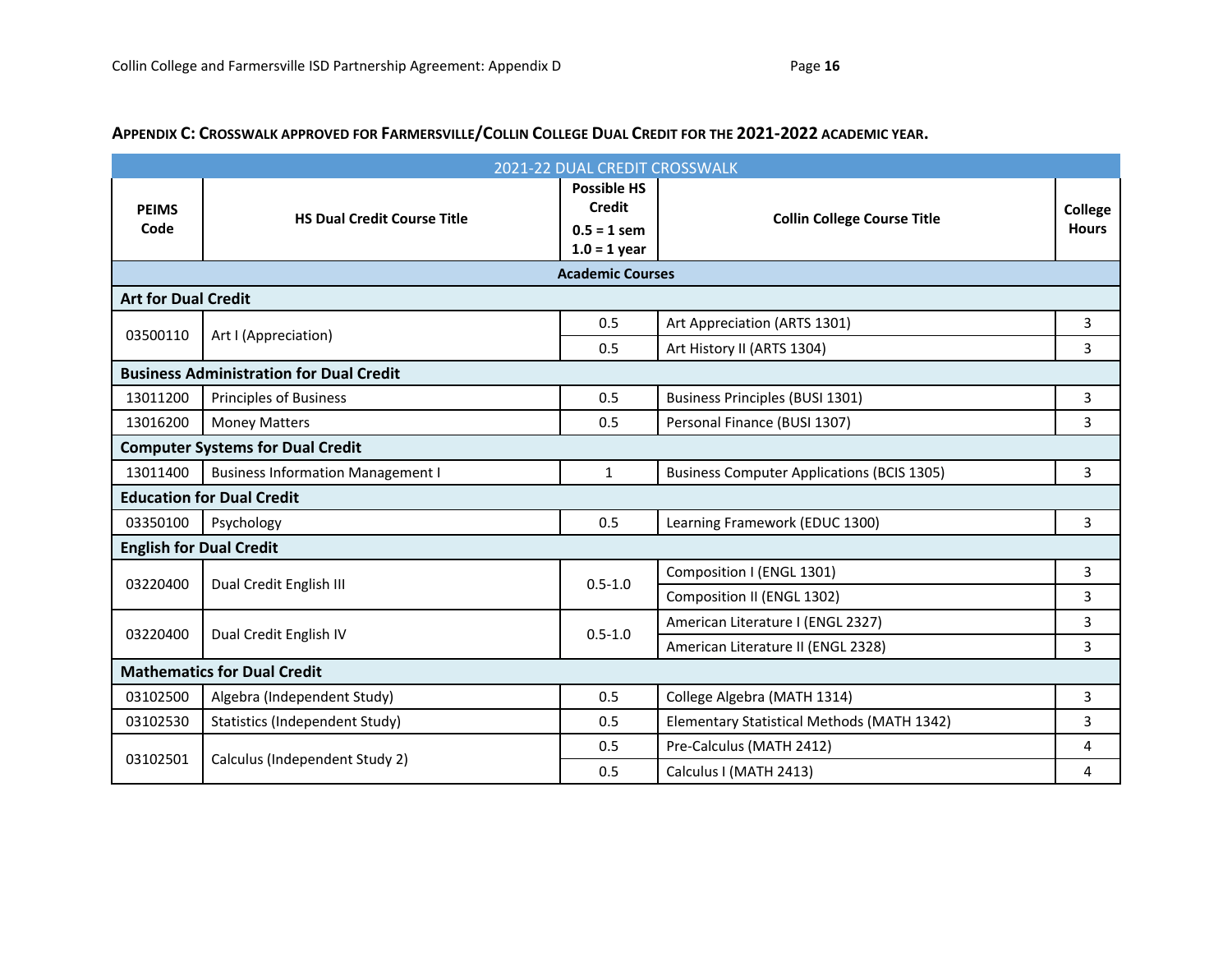| <b>Social Studies for Dual Credit</b>                            |                                                                   |                |                                                              |                |
|------------------------------------------------------------------|-------------------------------------------------------------------|----------------|--------------------------------------------------------------|----------------|
|                                                                  | Dual Credit United States History Studies To 1877                 | $0.5 - 1.0$    | United States History I (HIST 1301)                          | 3              |
| 03340107<br>Dual Credit United States History Studies Since 1877 |                                                                   | $0.5 - 1.0$    | United States History II (HIST 1302)                         | 3              |
| 03310300                                                         | <b>Dual Credit Economics</b>                                      | 0.5            | Principles of Macroeconomics (ECON 2301)                     | 3              |
| 03330100                                                         | Dual Credit United States Government                              | 0.5            | Federal Government (GOVT 2305)                               | 3              |
| 03380022                                                         | Dual Credit Special Topics in Social Studies: Texas<br>Government | 0.5            | Texas Government (GOVT 2306)                                 | 3              |
| <b>Science for Dual Credit</b>                                   |                                                                   |                |                                                              |                |
|                                                                  |                                                                   | 0.5            | Biology for Science Majors I (BIOL 1406)                     | 4              |
| 13037200                                                         |                                                                   | 0.5            | Biology for Science Majors II (BIOL 1407)                    | 4              |
|                                                                  | Scientific Research & Design                                      | 0.5            | Biology for Non-Science Majors I (BIOL 1408)                 | 4              |
|                                                                  |                                                                   | 0.5            | Biology for Non-Science Majors II (BIOL 1409)                | 4              |
| <b>Speech for Dual Credit</b>                                    |                                                                   |                |                                                              |                |
| 13009900                                                         | <b>Professional Communications</b>                                | 0.5            | Business & Professional Communication (SPCH 1321)            | 3              |
| <b>Health Science Courses</b>                                    |                                                                   |                |                                                              |                |
| 13020200                                                         | Principles of Health Science                                      | $\mathbf{1}$   | Introduction to Health Professions (HPRS 1201)               | $\overline{2}$ |
| <b>Medical Assisting</b>                                         |                                                                   |                |                                                              |                |
| 13020300                                                         | <b>MEDTERM</b>                                                    | 0.5            | Medical Terminology (HITT 1305)                              | 3              |
| 13020802                                                         | <b>PATHO</b>                                                      | 0.5            | Pathophysiology (HPRS 2301)                                  | 3              |
| 13020600                                                         | Anatomy and Physiology                                            | $\mathbf{1}$   | Anatomy and Physiology for Medical Assistants (MDCA<br>1309) | 3              |
|                                                                  | Practicum in Health Science I/Extended                            | 3              | Procedures in a Clinical Setting (MDCA 1417)                 | 4              |
| 13020505                                                         |                                                                   |                | Administrative Procedures (MDCA 1321)                        | 3              |
|                                                                  |                                                                   |                | Pharmacology & Administration of Meds. (MDCA 1448)           | 4              |
| 13020510                                                         | Practicum in Health Science II                                    | $\overline{2}$ | Medical Assistant Laboratory Procedures (MDCA 1452)          | 4              |
|                                                                  |                                                                   |                | Medical Law and Ethics for Health Professionals (HPRS 2321)  | 3              |
| 12701300                                                         | Career Prep I                                                     | $\overline{2}$ | Medical Assisting Credentialing Exam Review (MDCA 1154)      | $\mathbf{1}$   |
|                                                                  |                                                                   |                | Clinical-Medical/Clinical Assistant (MDCA 1360)              | 3              |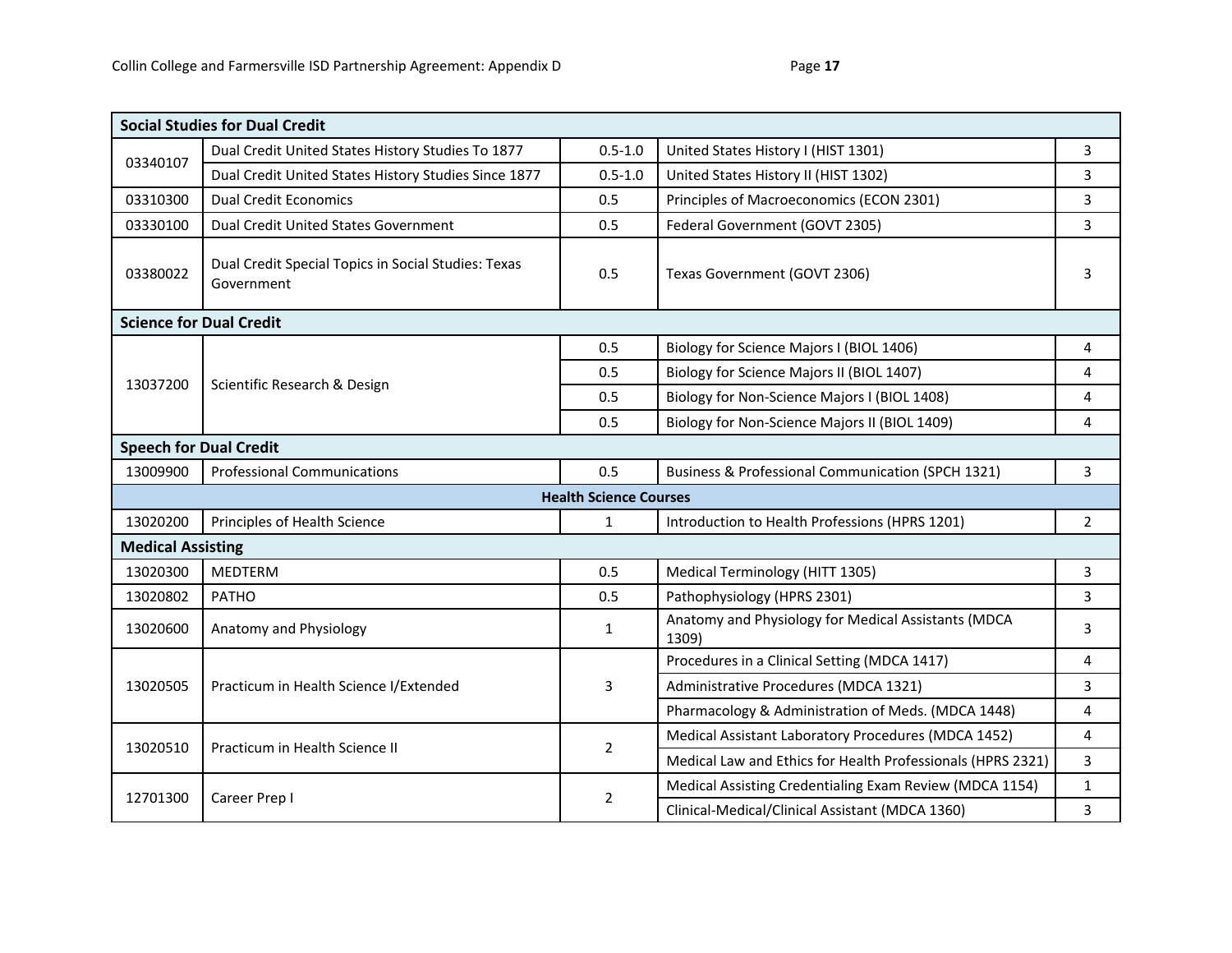| 100<br>_ |  |
|----------|--|
|----------|--|

| <b>Workforce Courses</b>   |                                               |     |                                                       |                |
|----------------------------|-----------------------------------------------|-----|-------------------------------------------------------|----------------|
| <b>Business Management</b> |                                               |     |                                                       |                |
| 13011200                   | Principles of Business, Marketing and Finance | 0.5 | Team Building (BMGT 1307)                             | 3              |
|                            |                                               | 0.5 | Principles of Management (BMGT 1327)                  | 3              |
|                            | <b>Business Law</b>                           | 0.5 | <b>Business Ethics (BMGT 1341)</b>                    | 3              |
| 13011700                   |                                               | 0.5 | Problem Solving and Decision Making (BMGT 2303)       | 3              |
|                            |                                               | 0.5 | Organizational Behavior (HRPO 2307)                   | 3              |
| 13012100                   | <b>Business Management</b>                    | 0.5 | Leadership (BMGT 2309)                                | 3              |
| <b>Computer Science</b>    |                                               |     |                                                       |                |
|                            |                                               | 0.5 | Programming Fundamentals I (COSC 1436)                | 4              |
| 03580200                   | Computer Science I                            | 0.5 | Programming Fundamentals II (COSC 1437)               | 4              |
|                            | Computer Science II                           | 0.5 | Computer Organization (COSC 2325)                     | 3              |
| 03580300                   |                                               | 0.5 | Programming Fundamentals III (COSC 2436)              | 4              |
| <b>HVAC</b>                |                                               |     |                                                       |                |
|                            |                                               | 3   | EPA Recovery Certification Preparation (HART 1256)    | $\overline{2}$ |
|                            | <b>HVACREF1</b>                               |     | Basic Electricity for HVAC (HART 1301)                | 3              |
| 13005800                   |                                               |     | Refrigeration Principles (HART 1307)                  | 3              |
|                            |                                               |     | Air Conditioning Control Principles (HART 1403)       | 4              |
|                            |                                               |     | Residential Air Conditioning (HART 1441)              | 4              |
|                            |                                               | 3   | Gas and Electric Heating (HART 1445)                  | 4              |
|                            | <b>HVACREF2</b>                               |     | Air Conditioning Trouble Shooting (HART 2436)         | 4              |
| 13005900                   |                                               |     | Air Conditioning Installation and Startup (HART 2438) | 4              |
|                            |                                               |     | Heat Pumps (HART 2449)                                | 4              |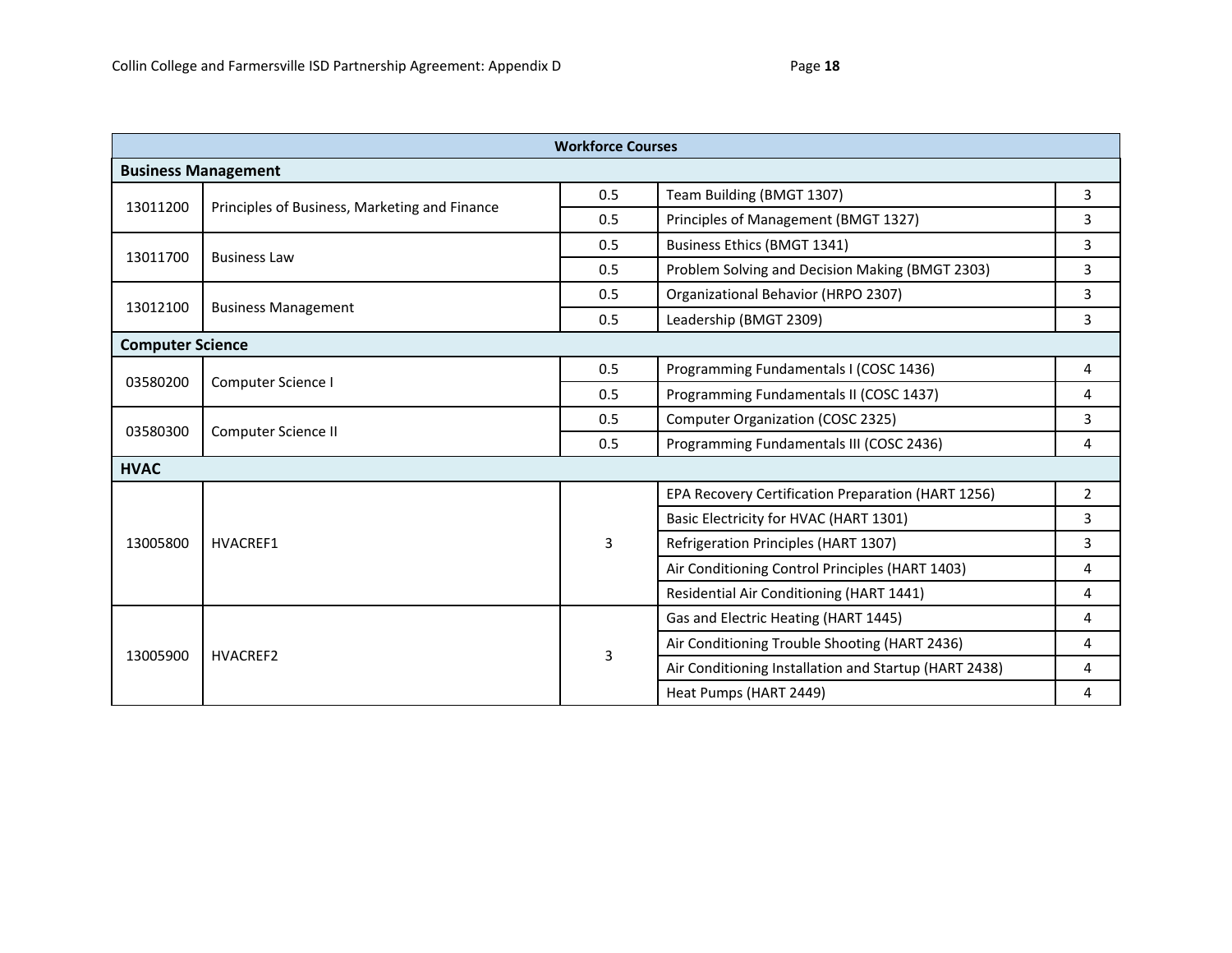# APPENDIX D: PROGRAMS APPROVED FOR FARMERSVILLE ISD/COLLIN COLLEGE DUAL CREDIT FOR THE 2021-2022 ACADEMIC YEAR.

#### **Associate of Arts (AA) Degree**

The following requirements must be met for an Associate of Arts (AA) award:

- 1. Earn a minimum of 60 college-level credit hours.
- 2. Earn a minimum cumulative grade point average (GPA) of 2.0
- 3. Complete the general education core curriculum of 42 credit hours.
- 4. Complete a minimum of 18 additional credit hours of degree requirements and electives that are specified on each program's page.
- 5. Earn a minimum of 18 credit hours at Collin College.

#### **Associate of Science (AS) Degree**

The following requirements must be met:

- 1. Earn a minimum of 60 college-level credit hours.
- 2. Earn a minimum cumulative grade point average (GPA) of 2.0
- 3. Earn a minimum of 18 credit hours at Collin College.
- 4. Complete the general education core curriculum of 42 credit hours.
- 5. Complete a minimum of 18 additional credit hours of degree requirements and electives.
- 6. Complete the mathematics and science degree requirements for the AS degree:

 A. Complete at least six credit hours of mathematics from the AS Math course options. Three credit hours of these mathematics will also meet the Mathematics core requirement.

 B. Complete at least eight credit hours of natural science from the AS Science course options. A two-course sequence is recommended. These Science courses will meet the Natural Science core requirement.

#### **Associate of Applied Science (AAS) Degree**

AAS degrees require 60-68 credit hours with at least half of the coursework in a technical specialty area of the degree. All AAS degrees require a minimum of 15 credit hours of general education. The 15 credit hours of general education coursework must be distributed as follows:

- 1. At least three semester credit hours from humanities/fine arts;
- 2. At least three semester credit hours from social/behavioral sciences;
- 3. At least three semester credit hours from natural sciences/mathematics.

#### **Associate of Arts in Teaching (AAT) Degree**

The following requirements must be met:

- 1. Earn a minimum of 60 college-level credit hours.
- 2. Complete the General Education Core of 42 credit hours.
- 3. Earn a minimum cumulative grade point average (GPA) of 2.0.
- 4. Earn a minimum of 18 credit hours at Collin College.
- 5. Complete all the courses listed for one of three AAT diploma options.

Collin offers degree plans with three specializations in mind: early childhood through grade 6; middle grades (grades 4-8); and high school (grades 8-12).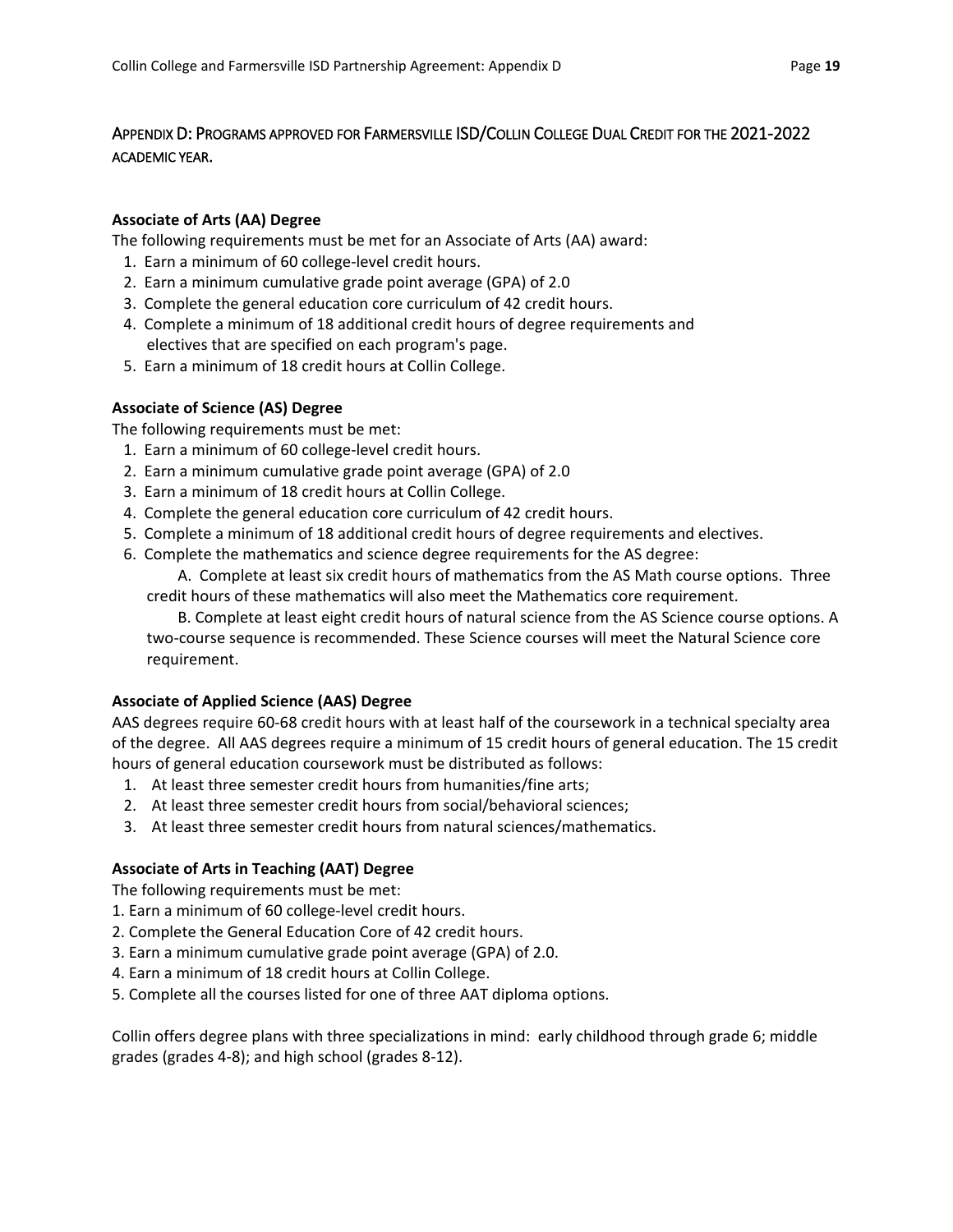# **Certificate Level 1 – Business Management**

18 credit hours

| <b>BMGT 1307</b> | <b>Team Building</b>                |
|------------------|-------------------------------------|
| <b>BMGT 1327</b> | <b>Principles of Management</b>     |
| <b>BMGT 1341</b> | <b>Business Ethics</b>              |
| <b>BMGT 2303</b> | Problem Solving and Decision Making |
| <b>BMGT 2309</b> | Leadership                          |
| <b>HRPO 2307</b> | Organizational Behavior (Capstone)  |

# **Certificate Level 1 - Medical Assisting (MA)**

31 credit hours

| <b>HITT</b> | 1305 | <b>Medical Terminology I</b>                       |
|-------------|------|----------------------------------------------------|
| <b>HPRS</b> | 2301 | Pathophysiology                                    |
| MDCA 1309   |      | Anatomy and Physiology for Medical Assistants      |
| MDCA 1417   |      | Procedures in a Clinical Setting                   |
| <b>HPRS</b> | 2321 | Medical Law and Ethics for Health Professionals    |
| MDCA 1321   |      | Administrative Procedures                          |
| MDCA 1448   |      | Pharmacology & Administration of Medications       |
| MDCA 1452   |      | <b>Medical Assistant Laboratory Procedures</b>     |
| MDCA 1154   |      | <b>Medical Assisting Credentialing Exam Review</b> |
| MDCA 1360   |      | Clinical - Medical/Clinical Assistant (Capstone)   |

# **Certificate – Computer Science & Information Technology Field of Study**

34 credit hours

| MATH 2413   |      | Calculus I                          |
|-------------|------|-------------------------------------|
| COSC        | 1436 | Programming Fundamentals I          |
| <b>COSC</b> | 2325 | <b>Computer Organization</b>        |
| <b>COSC</b> | 1437 | Programming Fundamentals II         |
| MATH 2414   |      | Calculus II                         |
| MATH 2305   |      | <b>Discrete Mathematics</b>         |
| COSC        | 2436 | <b>Programming Fundamentals III</b> |
| <b>PHYS</b> | 2425 | <b>University Physics I</b>         |

PHYS 2426 University Physics II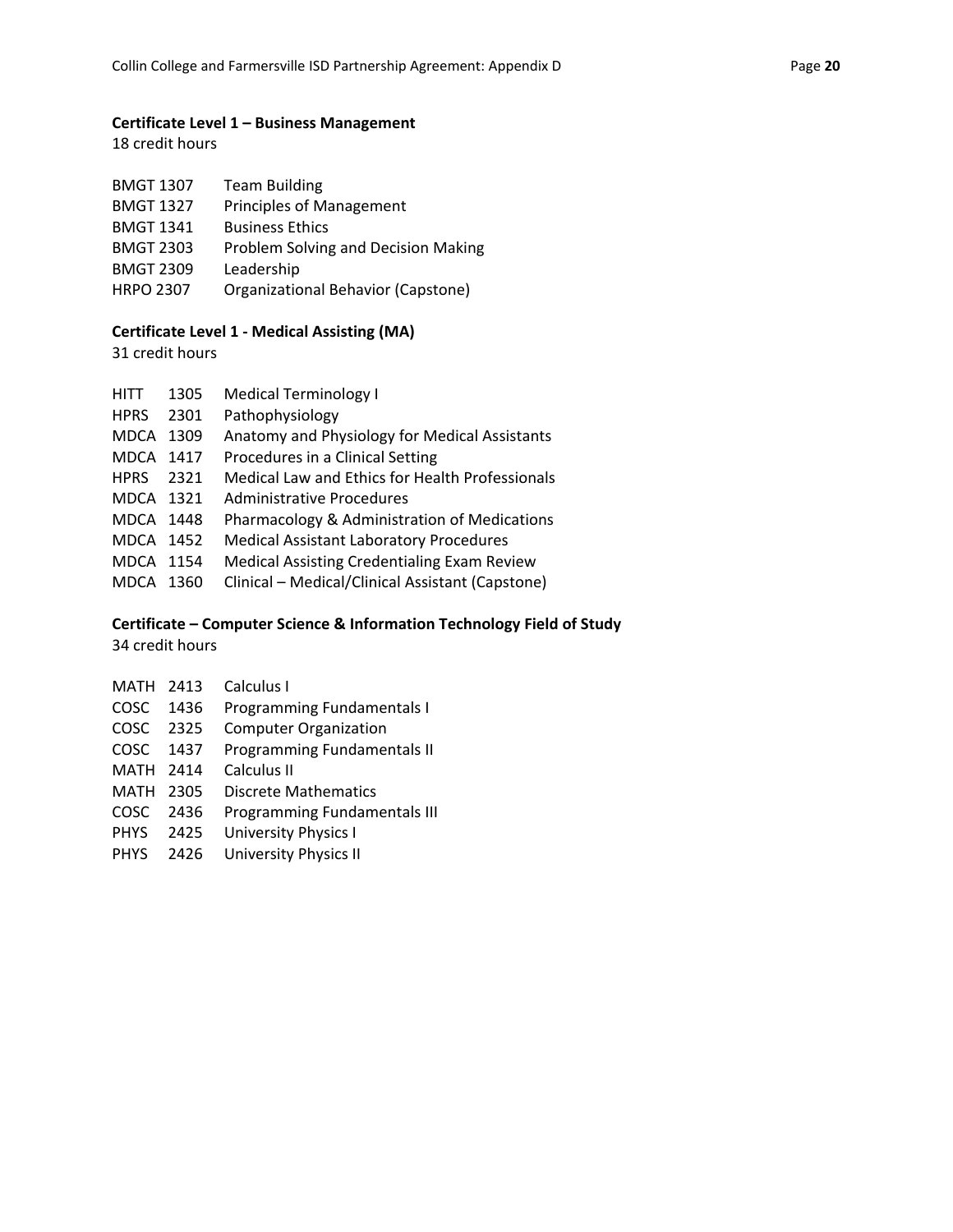#### APPENDIX E: COLLEGE AND CAREER COUNSELORS INITIATIVE

**PURSUANT** to the terms of the Partnership Agreement, both Parties agree to include the College and Career Counselors Initiative program between Farmersville ISD and Collin College, as described therein. Both Parties desire to describe the terms and conditions set forth in the Services in this Exhibit that are added to or changed from the Partnership Agreement. The parties understand and agree that this Partnership Agreement is the controlling document which governs the relationship between the parties regarding the modified Services and the rights and obligations of the parties arising by virtue of the Partnership Agreement. This exhibit only applies to the College and Career Counselors Initiative program and these terms only apply to this program.

**NOW, THEREFORE**, the parties, intending legally to be bound, agree as follows:

#### 1. **BACKGROUND**

The following additions are hereby incorporated into the Collin County Community College District and Farmersville Independent School District Partnership Agreement to support the College and Career Counselors Initiative.

#### 2. **COLLIN COLLEGE WILL PROVIDE THE FOLLOWING**

2.1 A College and Career Counselor assigned to the high school on a daily full-day or part-day basis in a part-time role (20 hours per week)

#### 3. **FARMERSVILLE ISD WILL PROVIDE THE FOLLOWING**

- 3.1 Designated office space for the College and Career Counselors to meet with students and or parents
- 3.2 Access to students for College and Career Advisement

#### 4. **FUNDING PROVISIONS**

4.1 All salaries, fringe benefits, professional development, local travel, supplies for the College and Career Counselor will be provided by Collin College.

## 5. **TERMINATION (ONLY APPLIES TO COLLEGE AND CAREER COUNSELOR PROGRAM)**

5.1 It is agreed that either party may terminate this Agreement effective thirty (30) days after the receipt of written notification.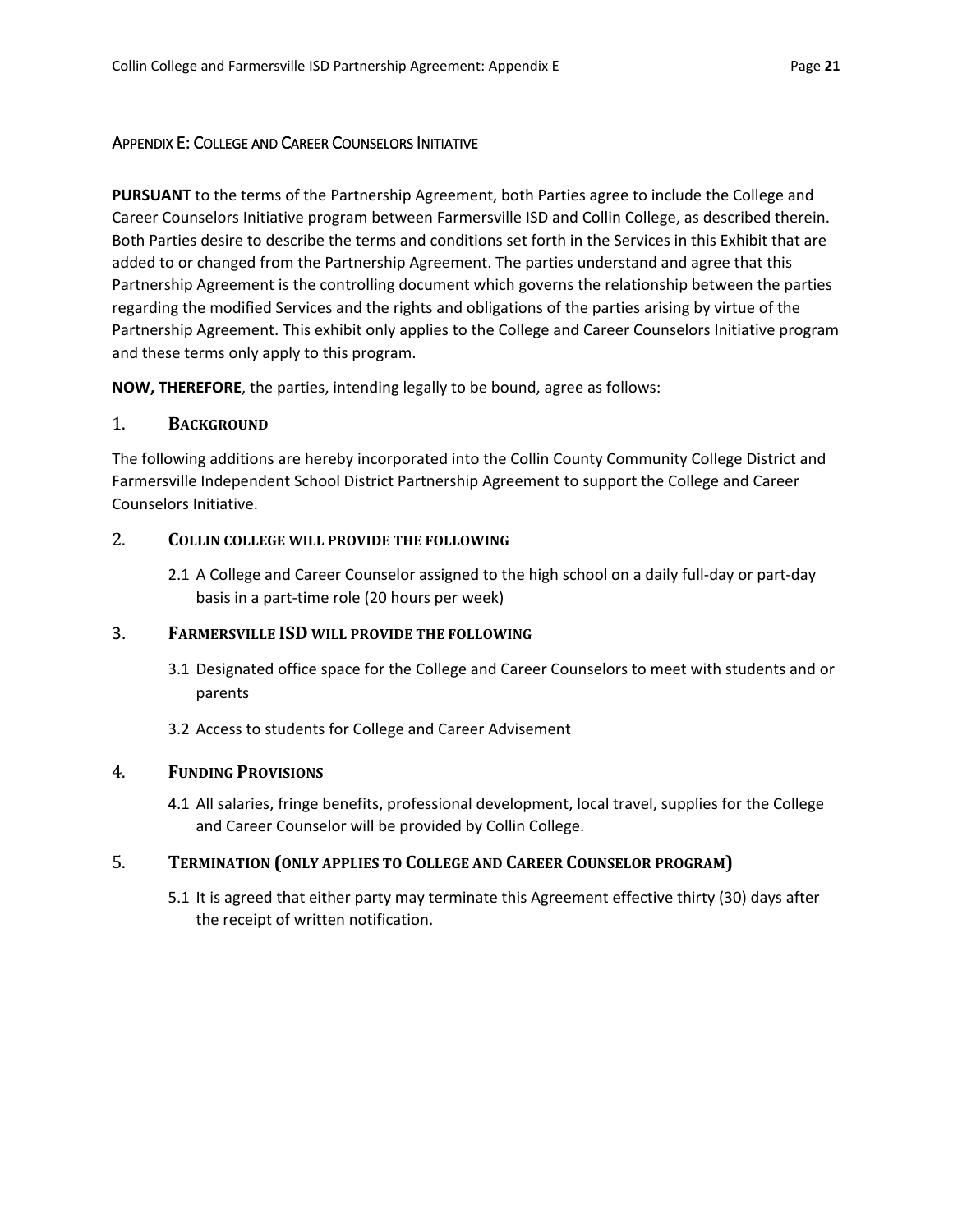#### APPENDIX F: DUAL CREDIT EMBEDDED FACULTY FAQS

#### **What are Embedded Faculty?**

Embedded faculty are full-time high school teachers hired by Collin College as associate faculty to teach college courses during regular high school hours. During the college course time at the high school, embedded faculty are under the guidance of Collin College and must follow the guidelines and procedures of the College such as but not limited to, curriculum, FERPA, syllabus, college schedule, etc.

#### **What are the necessary qualifications?**

All faculty credentials are consistent with Collin College and the Southern Association of Colleges and Schools Commission on Colleges (SACSCOC) Guidelines for Faculty Credentials, the Texas Administrative Code Section 7.4(11) (Appendix A), and program-level accrediting agency requirements that apply. Faculty teaching transfer courses require a master's degree with 18 graduate hours in the discipline.

Faculty teaching in workforce programs must meet the requirements found in the Texas Higher Education Coordinating Board Guidelines (www.thecb.state.tx.us /reports/pdf/3378.pdf#page=8)

Faculty in these programs may have a bachelor's degree in the teaching discipline, an associate's degree, a certificate, or professional work experience that demonstrates competencies in the teaching discipline as required by the specific program. Other demonstrated competencies and achievements that contribute to effective teaching and successful student learning outcomes are also considered during the hiring process. For all cases, Collin College provides justifying documentation of the qualifications of its faculty.

Collin College faculty credential requirements are the same, regardless of location, time of day, day of the week or modality of the course to be taught. Collin College does not distinguish, for the purpose of faculty qualifications, between full-time or associate (part-time) positions. After being hired, faculty who wish to teach distance learning sections of a course are required to participate in online training modules prior to receiving an assignment in that modality.

#### **What are the expectations for Embedded Faculty in the classroom?**

As Collin College associate faculty, embedded faculty are responsible for fulfilling all regular duties and responsibilities of all college faculty, including, but not limited to: maintaining college-level rigor in all instructional practices, utilizing a Canvas shell for each course, developing a course syllabus and calendar of assignments, certifying rosters, following FERPA regulations, providing mid-term and final numerical grades to the Dual Credit Office, posting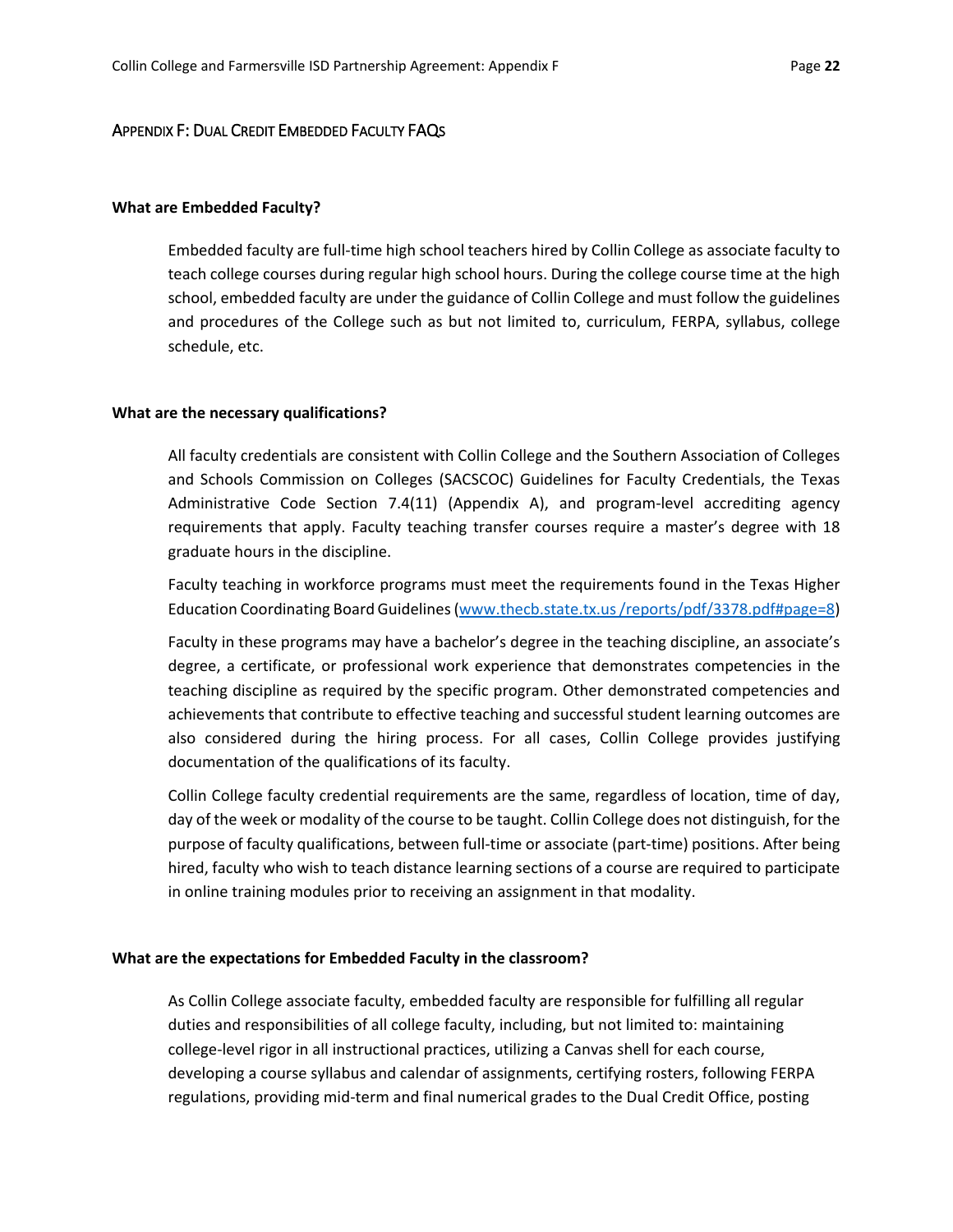final course grades in the College's student management system, and responding promptly to emails, request and due dates sent by the offices of academic affairs.

#### **How is the compensation dispersed?**

Faculty employed with the school district who teach a dual credit course as part of their regular duty hours with the school district will not receive additional compensation from Collin College. All dual credit faculty qualifications outlined in the agreed terms still apply. Collin College will pay the school district the equivalent of the current associate faculty rate of pay and dual credit stipend for each course taught by an embedded faculty member.

Faculty employed with the school district who teach a dual credit course outside of their regular duty hours with the school district will be paid the current associate faculty rate of pay for services rendered under the agreed terms in accordance with College College's faculty compensation plan.

#### **How does scheduling work?**

Embedded faculty will work with the appropriate Associate Deans/Director and their high school regarding class schedules during the high school day.

#### **How does evaluation of Embedded Faculty work?**

The College will select, supervise, and evaluate all faculty employed by Collin College, including embedded faculty. Embedded faculty teaching dual credit courses will be evaluated through class observations and student evaluations in the same manner as all college faculty.

# **What if an Embedded Faculty member must be absent from class and wants a substitute to meet the class?**

The embedded faculty member should follow the high school's absence procedure, but must also contact their Collin College supervisor (Associate Dean/Director) to inform them that they will be absent and would like a substitute. In the class period where the college curriculum is covered, a credentialed College employee can meet the class and provide instructional coverage. This must be arranged in advance of the absence.